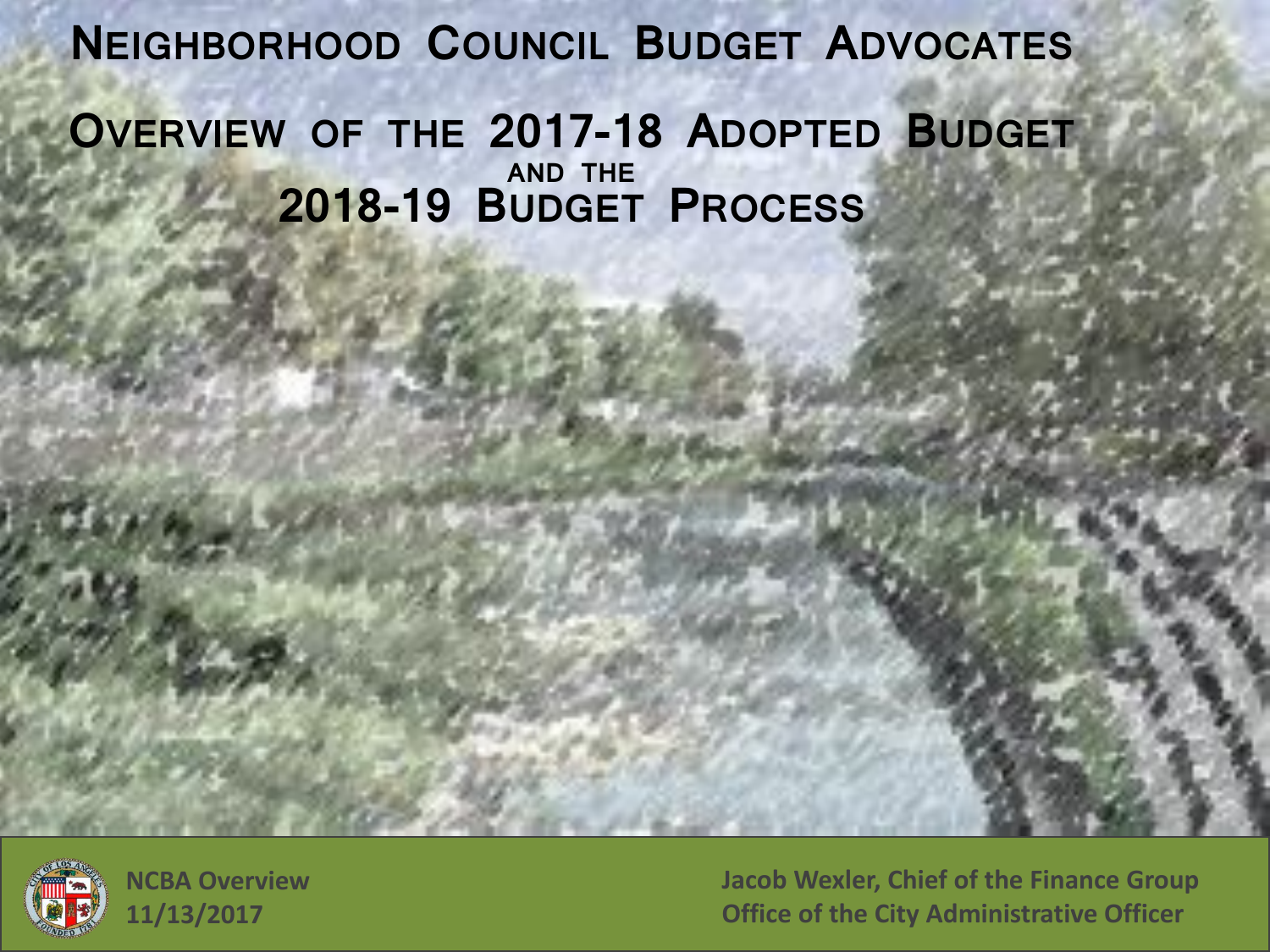### **SUMMARY**

- Budget Documents
- Budget Overview
- Financial Policy Compliance
- Expenditures: Key investments and concerns
- Revenues: Levels and concerns
- Four-Year Budget Outlook
- Budget Process

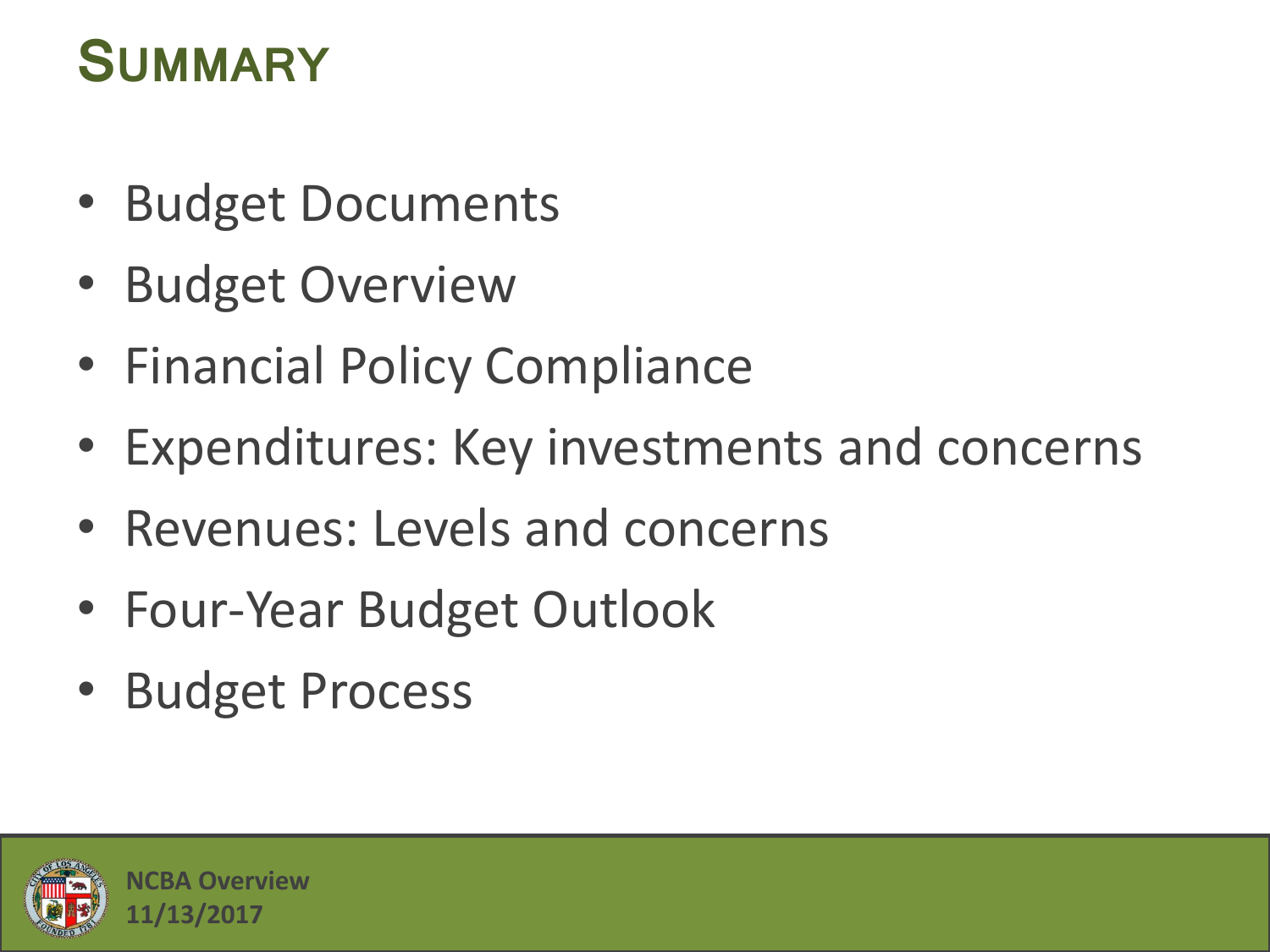## **THE BUDGET DOCUMENTS**

#### **Proposed Budget Documents**:

- [Mayor's Budget Summary](http://cao.lacity.org/budget17-18/2017-18Budget_Summary.pdf). Prepared by the Mayor's Office to present a message from the Mayor, key investments, and summary data.
- [Proposed Budget Book.](http://cao.lacity.org/budget17-18/2017-18Proposed_Budget.pdf) Technical information, including summary data, appropriations by line item and funding source, grant receipt estimates, and the distribution of funding by function.
- Detail of Departmental Programs (Blue Book), [Volume I](http://cao.lacity.org/budget17-18/2017-18BlueBookVol1.pdf) and [Volume II](http://cao.lacity.org/budget17-18/2017-18BlueBookVol2.pdf). Presents changes to each department by program, details of position authorities, contractual services, and travel authority, and detailed descriptions of selected non-departmental appropriations.
- [Revenue Outlook](http://cao.lacity.org/budget17-18/2017-18Revenue_Outlook.pdf). Discussion of estimates and projections for all funding sources, and detail of departmental receipts.
- [Supporting Information for the Budget and Finance Committee](http://cao.lacity.org/budget17-18/2017-18Supp_Info.pdf). Detailed information, analysis, and summary data requested by the Budget and Finance Committee.

#### **Adopted Budget Documents:**

- [Adopted Budget](http://www.lacontroller.org/2017_2018_adopted_budget). Produced and released by the Controller's Office. Contains the Budget Resolution. Otherwise includes the same information as the Proposed Budget Book, updated for the Council's changes.
- [Budget Summary](http://cao.lacity.org/budget/summary/2017-18BudgetSummaryBooklet.pdf). A pamphlet presenting analytical information and summary data regarding the adopted budget.
- Detail of Department Programs: Supplement to the 2017-18 Adopted Budget (White Book), Volume [I](http://cao.lacity.org/budget17-18/2017-18 White Book - Volume 1.pdf) and [Volume II](http://cao.lacity.org/budget17-18/2017-18 White Book - Volume 2.pdf). Contains the same information as the Blue Book, but updated to reflect the changes made by the City Council.

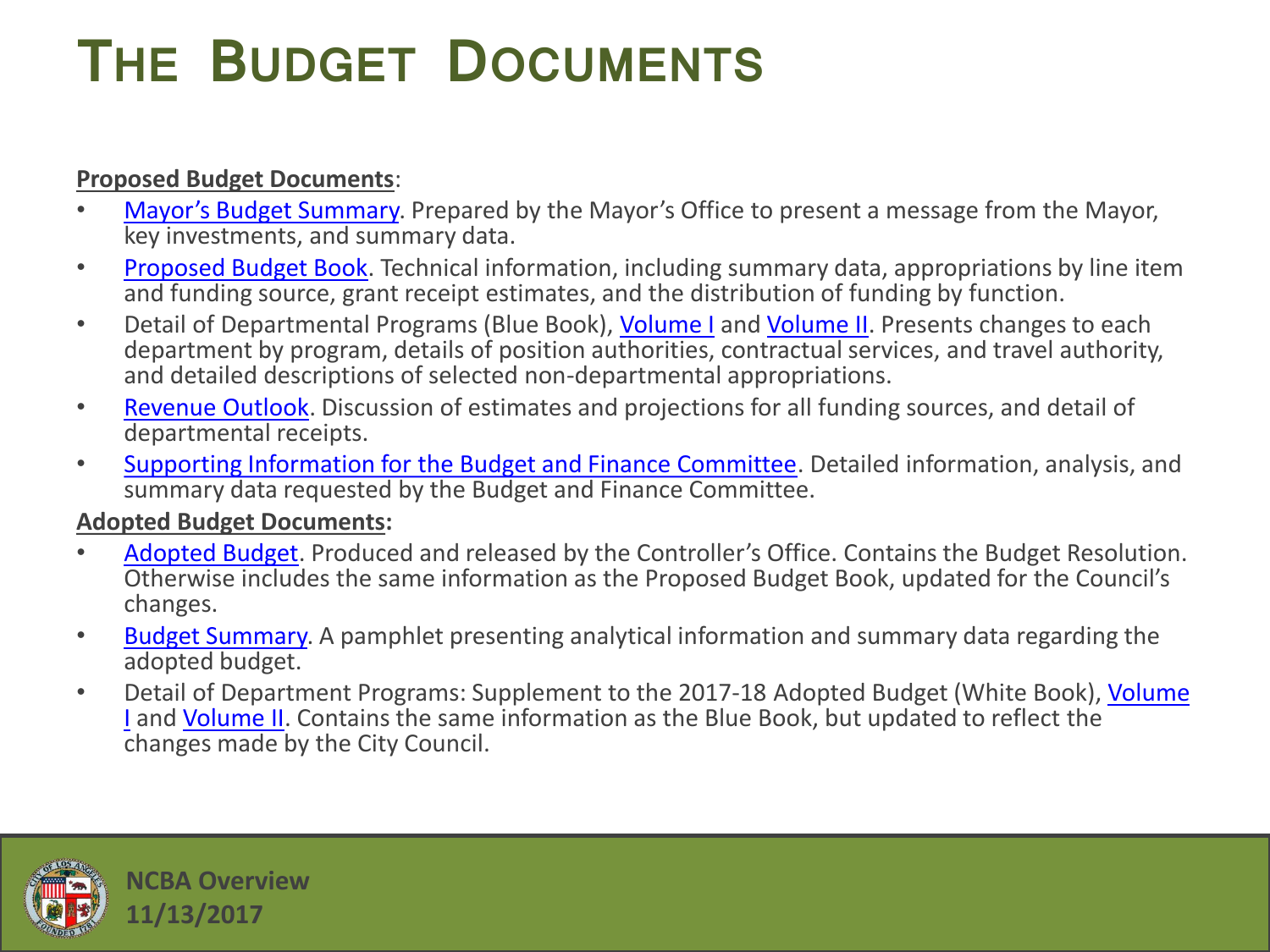## **BUDGET OVERVIEW**

#### **TOTAL 2017-18 CITY GOVERNMENT**

|                                                       |                       | <b>Appropriations</b><br>(\$ Millions) | <b>Authorized Positions*</b> |
|-------------------------------------------------------|-----------------------|----------------------------------------|------------------------------|
| <b>I. Proprietary Departments</b>                     |                       |                                        |                              |
| Airports                                              | \$                    | 6,091.4                                | 3,935                        |
| Harbor                                                |                       | 1,175.0                                | 999                          |
| <b>Water and Power</b>                                |                       | 7,964.2                                | 10,650                       |
|                                                       | Total \$              | 15,230.6                               | 15,584                       |
| <b>II. General City Budget</b><br><b>General Fund</b> |                       |                                        | 22,967**                     |
|                                                       | \$                    | 5,826.5                                |                              |
| <b>Special Funds</b>                                  |                       | 3,465.6                                | 10,408                       |
|                                                       | Total \$              | 9,292.1                                | 33,375                       |
| <b>III. Grants and other Non-Budgeted Funds</b>       |                       |                                        |                              |
|                                                       | Total \$              | 1,365.6                                |                              |
|                                                       | <b>Grand Total \$</b> | 25,888.3                               | 48,959                       |

*\*Regular positions.*

*\*\*Sworn staff represents 59 percent of General Fund positions.*

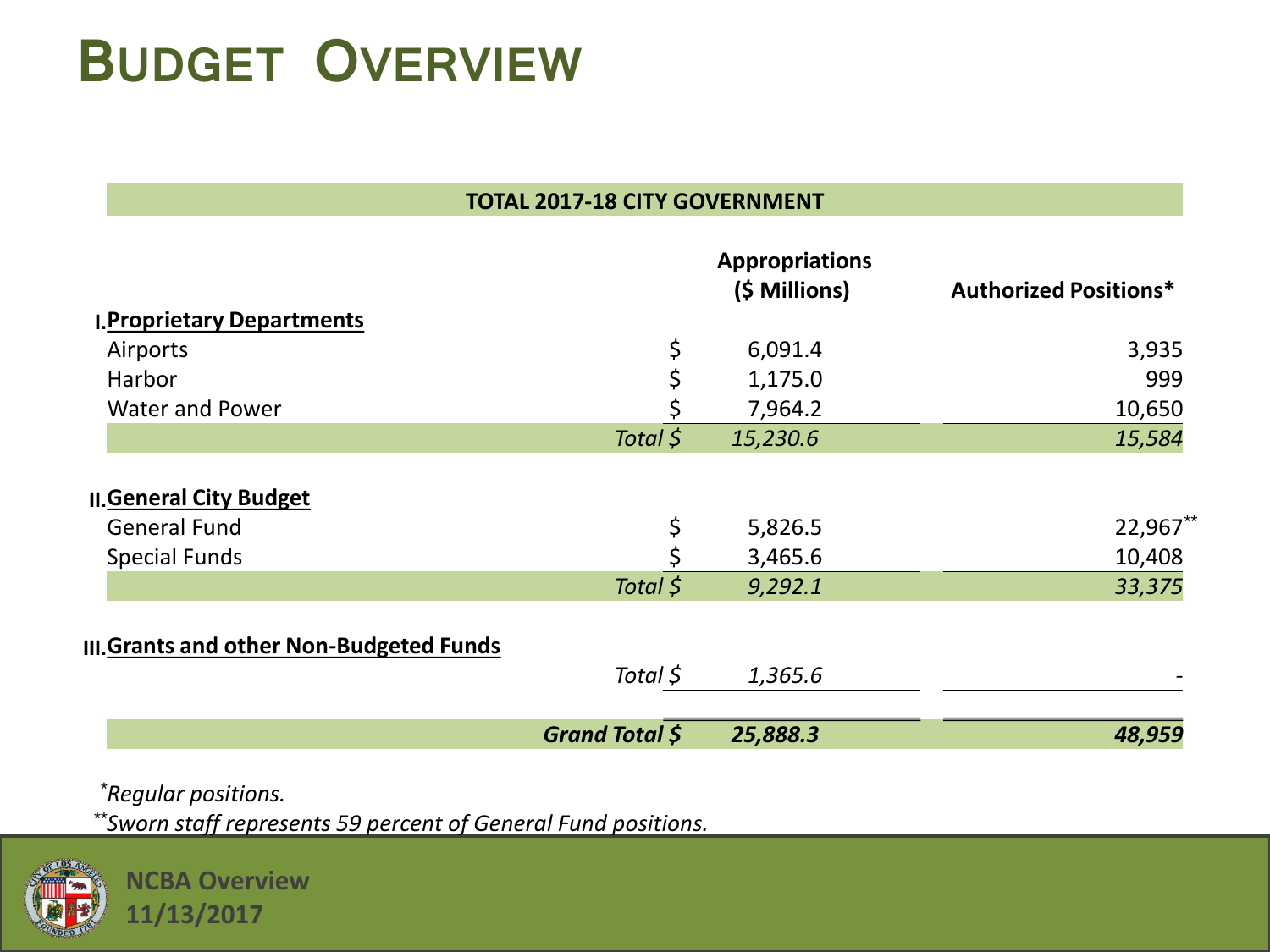## **BUDGET OVERVIEW**

|                                   |                           | <b>Budget (\$ Millions)</b> | <b>Authorized Positions</b>     |                           |                           |                                 |
|-----------------------------------|---------------------------|-----------------------------|---------------------------------|---------------------------|---------------------------|---------------------------------|
| <b>Budget</b><br><b>Component</b> | <b>Adopted</b><br>2016-17 | <b>Adopted</b><br>2017-18   | <b>Percent</b><br><b>Change</b> | <b>Adopted</b><br>2016-17 | <b>Adopted</b><br>2017-18 | <b>Percent</b><br><b>Change</b> |
|                                   |                           |                             |                                 |                           |                           |                                 |
| <b>General Fund</b>               | $$5,576.4$ \$             | 5,826.5                     | 4.5%                            | 22,866                    | 22,967                    | 0.4%                            |
|                                   |                           |                             |                                 |                           |                           |                                 |
| <b>Special Funds</b>              | $$3,200.6$ \$             | 3,465.6                     | 8.3%                            | 10,239                    | 10,408                    | 1.7%                            |
|                                   | Total $$8,777.0$ $$$      | 9,292.1                     | 5.9%                            | 33,105                    | 33,375                    | 0.8%                            |

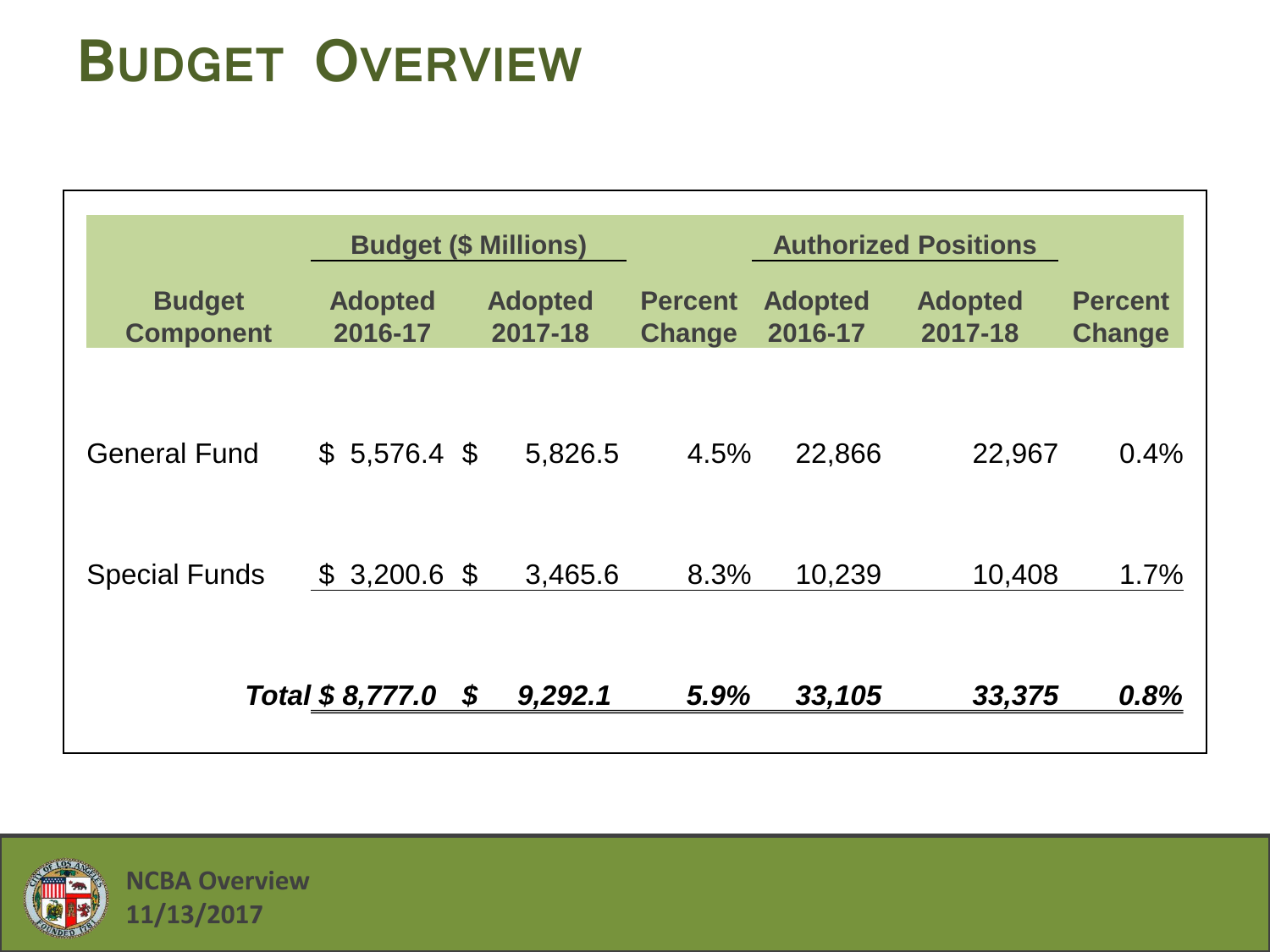### **BUDGET OVERVIEW**



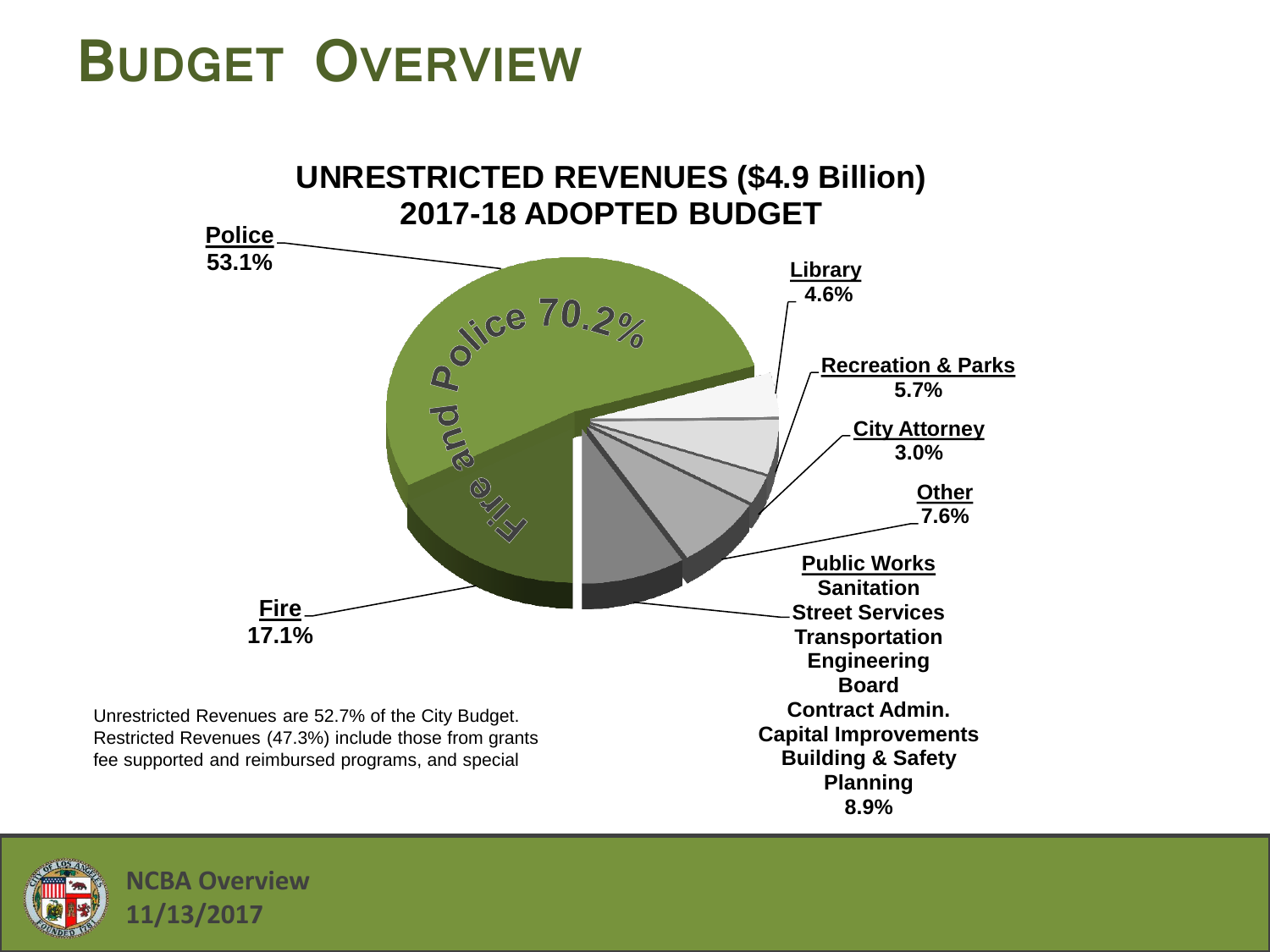# **FINANCIAL POLICY COMPLIANCE**

| <b>Policy</b>                                                                                                       |                | <b>Compliance</b>                                                                                                                                       |
|---------------------------------------------------------------------------------------------------------------------|----------------|---------------------------------------------------------------------------------------------------------------------------------------------------------|
| Reserve Fund at least 5% of<br><b>General Fund</b>                                                                  | $\sqrt{+}$     | July 1 at \$298 million, or 5.12%                                                                                                                       |
| <b>Budget Stabilization Fund</b><br>contribution if growth of<br>seven economically<br>sensitive taxes is over 3.4% | $\checkmark$   | \$75 million \$83 million in tax growth used for<br>infrastructure and the Budget Stabilization Fund.                                                   |
| Capital investment at 1% of<br><b>General Fund</b>                                                                  | $\checkmark$ + | Investment of 1.28% or \$75 million                                                                                                                     |
| All one-time revenues used<br>for one-time expenditures                                                             | $\sqrt{1}$     | \$65 million in one-time revenues for \$108 million<br>in one-time expenditures                                                                         |
| Debt service ceiling from<br>non-voter approved debt of<br>6% of General Revenues;<br>All debt under 15%            | $\sqrt{1}$     | Non-voter approved debt at 4.29% and all debt at<br>5.96% at this time; Both expected to remain below<br>threshold levels throughout 7-year projections |

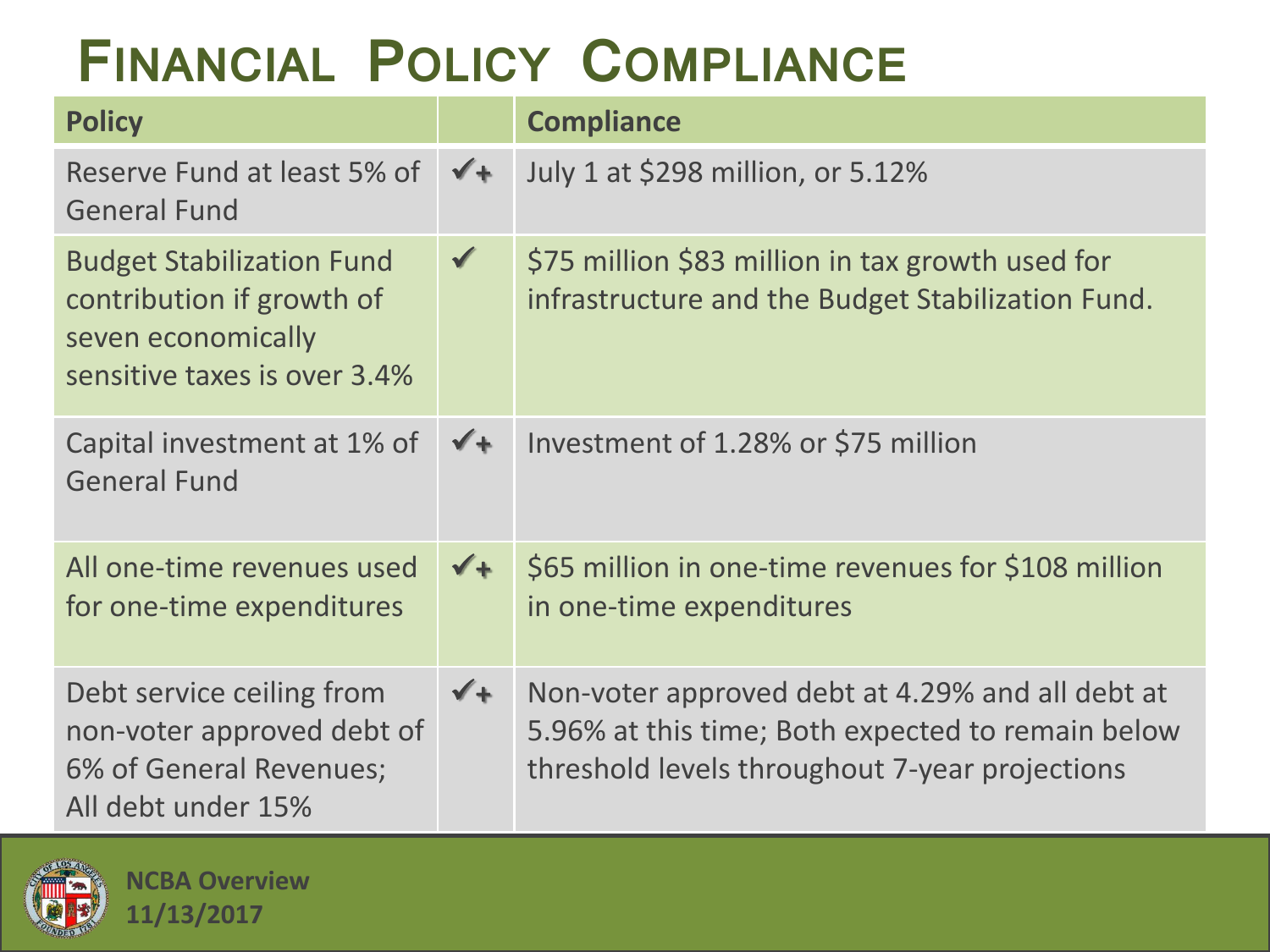## **FINANCIAL POLICY COMPLIANCE**

- These are five of the dozens of financial policies under which the City operates.
- [Financial Policies for the City of Los Angeles](http://cao.lacity.org/debt/FinancialPolicies.pdf)
- Approved by Council in April 2005.
- Sections on Fiscal, Capital, Reserve Fund, Pension, and Debt.
- Policies of interest include:
	- Discourage interim appropriations for new programs
	- Require development of a multi-year forecast
	- Limit subsidy to grant programs
	- City will seek new and diverse revenues
	- Seek full cost recovery for fee-supported programs
- Budget Stabilization Fund and Encumbrance Policies adopted since 2005, not incorporated into Financial Policies:
	- [Budget Stabilization Fund](https://cityclerk.lacity.org/lacityclerkconnect/index.cfm?fa=ccfi.viewrecord&cfnumber=13-0455)
	- [General Fund Encumbrance Policy](https://cityclerk.lacity.org/lacityclerkconnect/index.cfm?fa=ccfi.viewrecord&cfnumber=12-0600-S29)

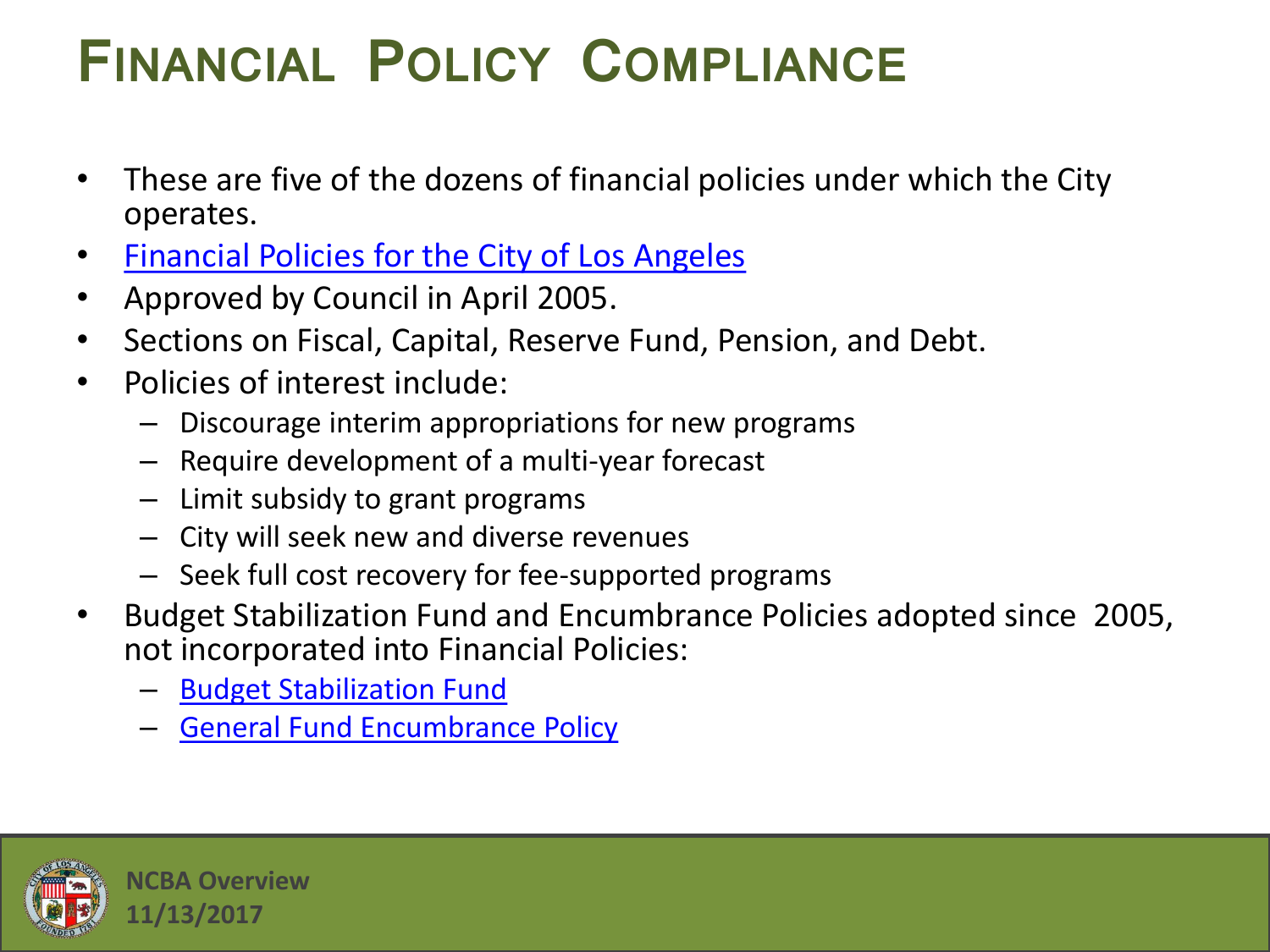#### **FINANCIAL POLICY COMPLIANCE: RESERVES**

#### **ADOPTED BUDGET RESERVES**

*(Reserve Fund, Budget Stabilization Fund, and UB Reserves)*



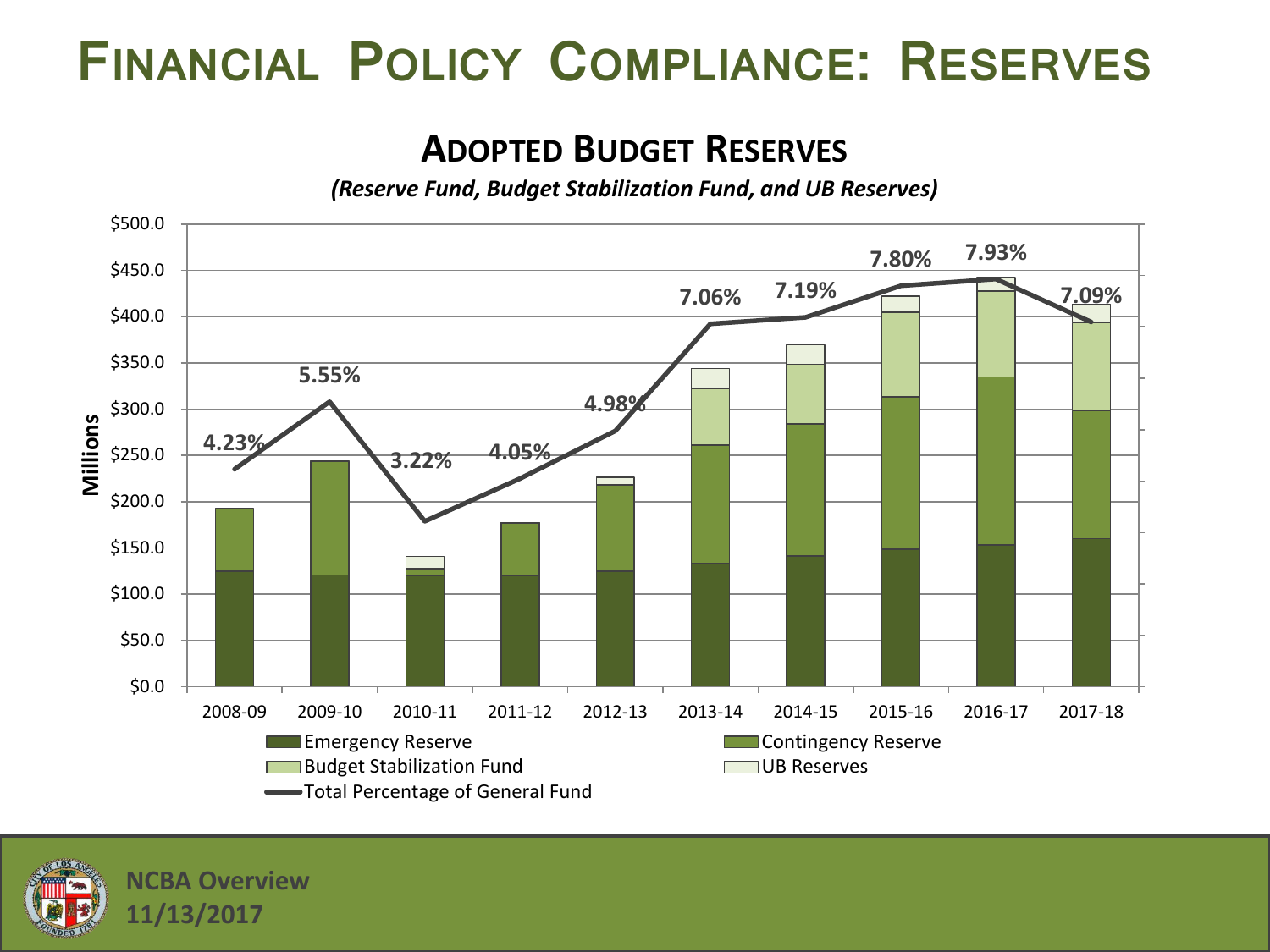#### **FINANCIAL POLICY COMPLIANCE: RESERVES**

- Reserve Fund:
	- Emergency Reserve: 2.75% of General Fund receipts; Intended to be used to address significant economic downturn, disaster, or other unanticipated events.
	- Contingency Reserve: Balance of Reserve Fund; Intended to be used for unanticipated expenditures or revenue shortfalls.
- Budget Stabilization Fund: Intended to provide a soft landing if tax revenues fall and to prevent overspending if they increase.
- Unappropriated Balance Reserve: First line of defense for expenditure shortfalls or required new appropriations during the fiscal year.

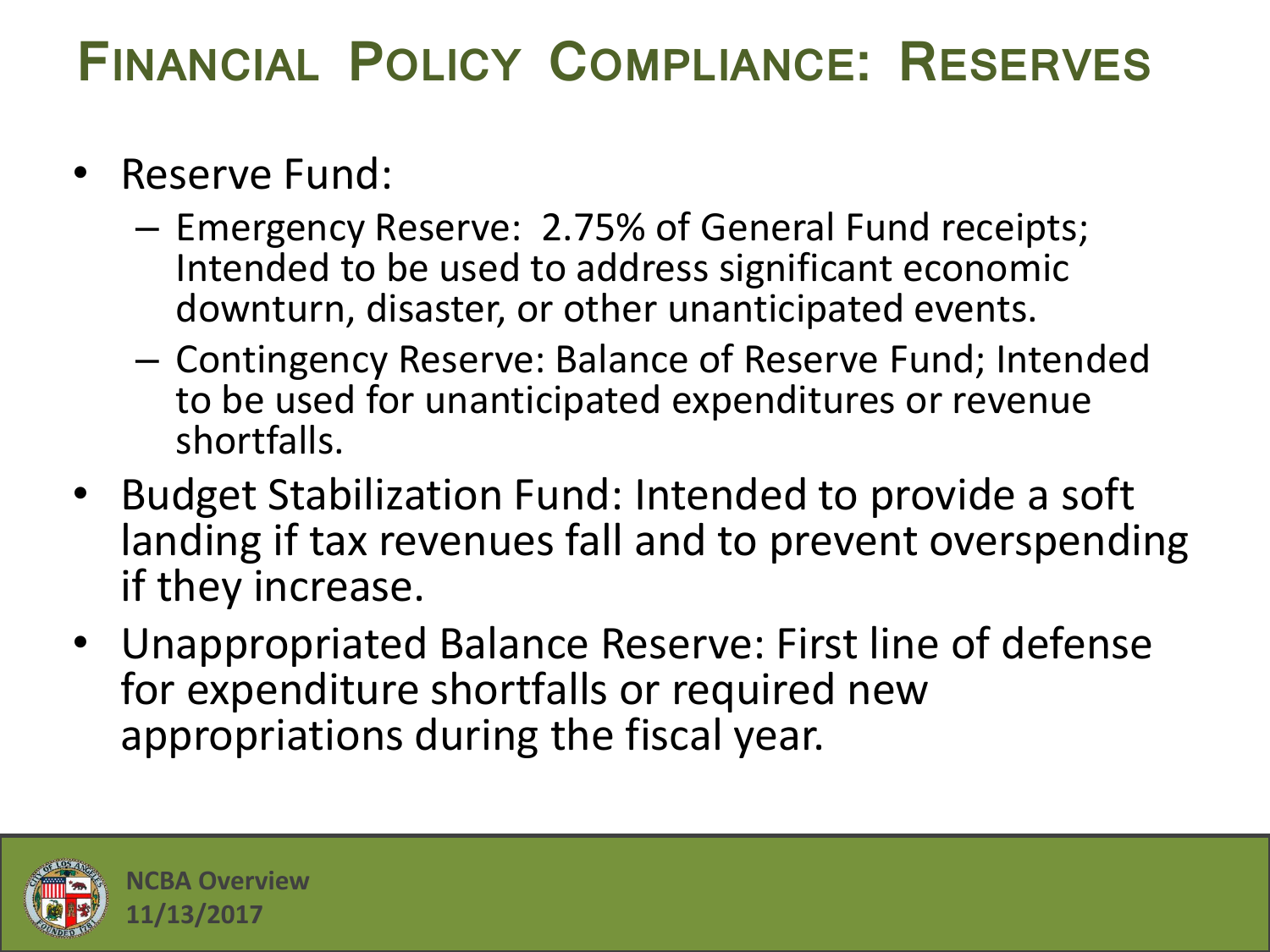### **FINANCIAL POLICY COMPLIANCE: CAPITAL**

#### **Capital Investment as Percentage of General Fund Revenue**



Total GF Capital Investment -1% Spending Level

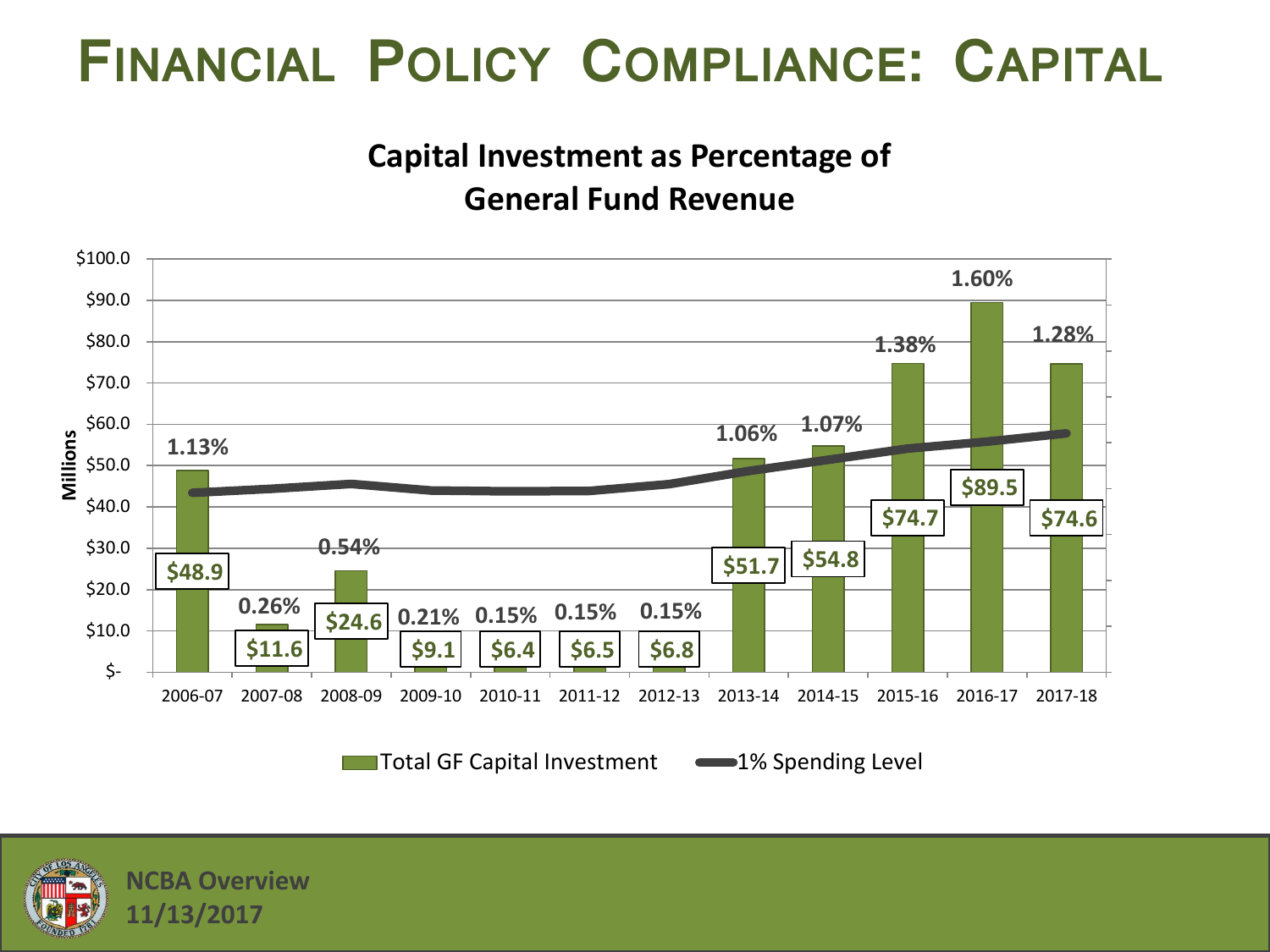### **FINANCIAL POLICY COMPLIANCE: CAPITAL**

- This policy only applies to General Fund expenditures. Note that there is a lot of other capital investment paid by special funds.
- Detail of the expenditures included as part of the capital investments expenditures can be found on page 20 of the **Proposed** [Budget Supporting Information](http://cao.lacity.org/budget17-18/2017-18Supp_Info.pdf) book. This table is not updated as part of the adopted budget.
- Major components of the \$74.6 million include:
	- \$19.87 for municipal facilities (City owned buildings), including \$6 million for Vision Theatre.
	- \$25.5 million for street resurfacing and reconstruction.
	- \$20.3 million for sidewalks
	- \$7.4 million for various special physical plant projects (including bridges, streets, and tunnels).

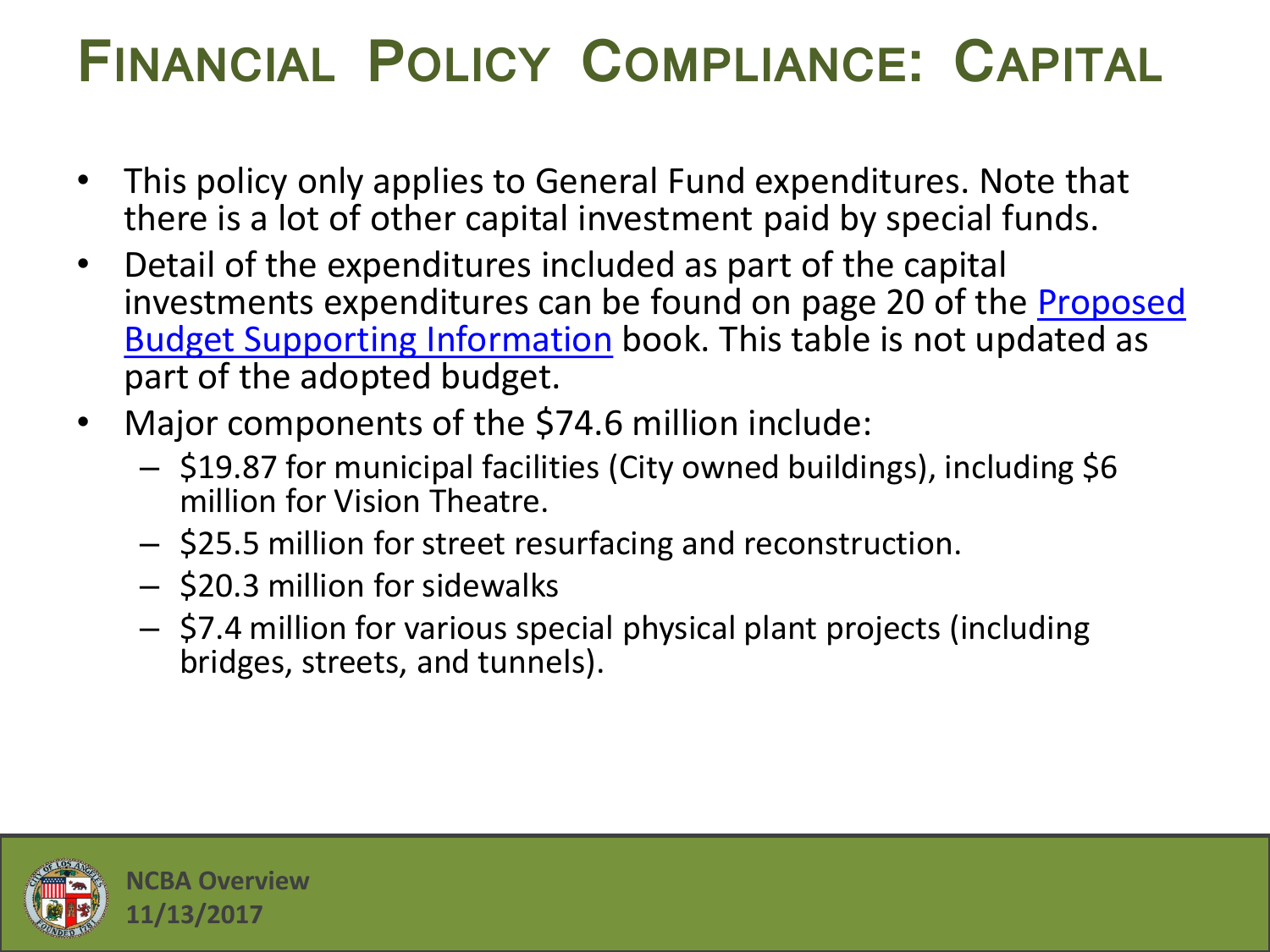#### **FINANCIAL POLICY COMPLIANCE: ONE-TIMES**

#### **ONE-TIME REVENUES VS. ONE-TIME EXPENDITURES**

*(Proposed Budget)*



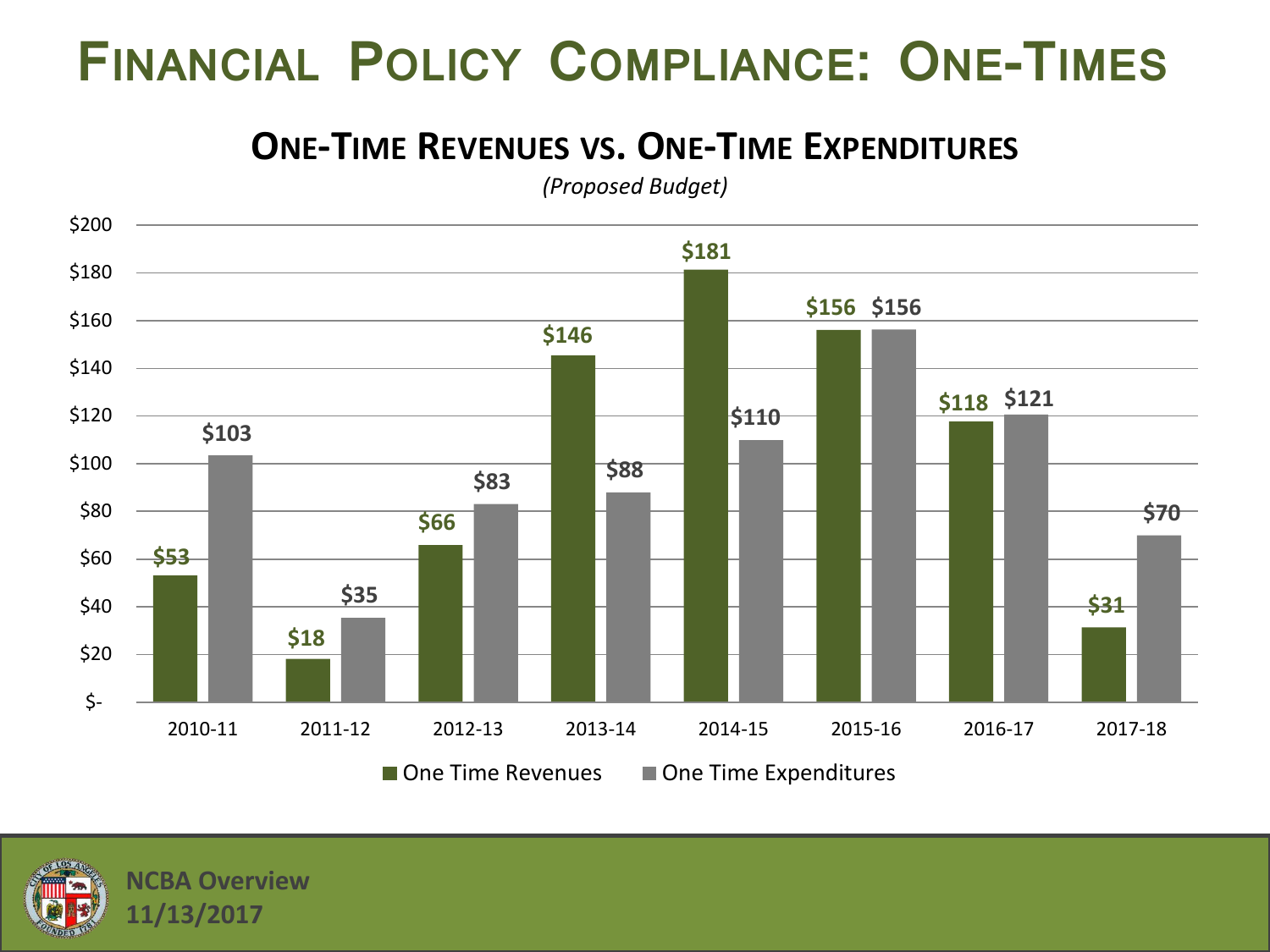### **FINANCIAL POLICY COMPLIANCE: ONE-TIMES**

- Important policy to support structural balance.
- Adopted Budget used \$65 million in one-time revenues for \$108 million in one-time expenditures.
- Detail of the items can be found on page 19 of the Proposed Budget [Supporting Information](http://cao.lacity.org/budget17-18/2017-18Supp_Info.pdf) book. This table is not updated as part of the adopted budget.
- Significant one-time revenues include:
	- Special Parking Revenue Fund (\$15 million)
	- Reserve Fund transfer (\$9 million)
	- Linkage Fee receipts (\$10 million).
- Significant one-time expenditures include:
	- UB/Reserve for Mid-Year Adjustments (\$20 million)
	- UB/Reserve for Contingent Revenues (\$21 million)
	- LAPD purchases for MTA security (\$6 million)
	- Related cost reimbursements to the Sewer Construction and Maintenance Fund (\$9 million)
	- Vision Theatre (\$6 million).

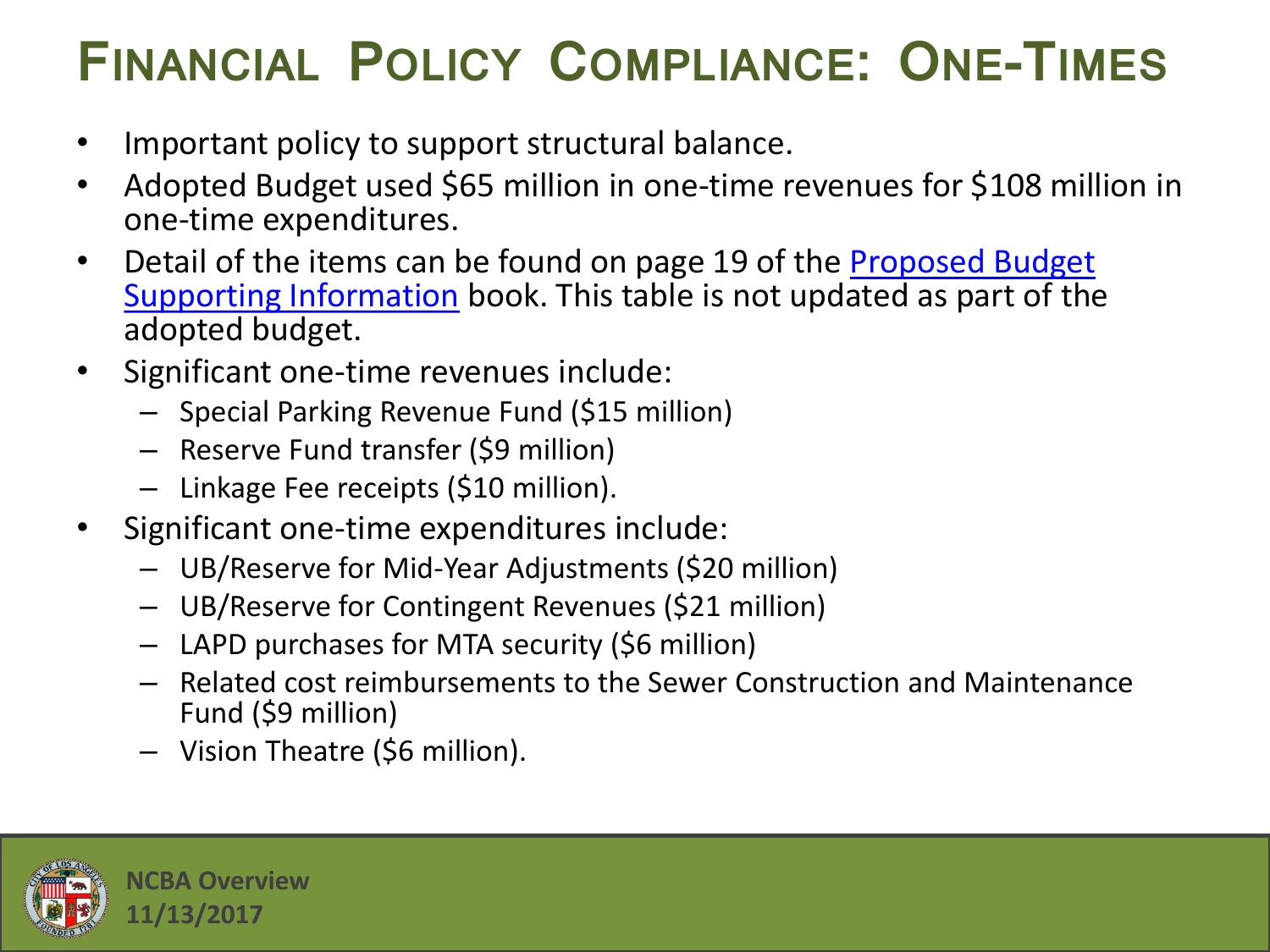### **FINANCIAL POLICY COMPLIANCE: DEBT**

**Non-Voter Approved Debt**



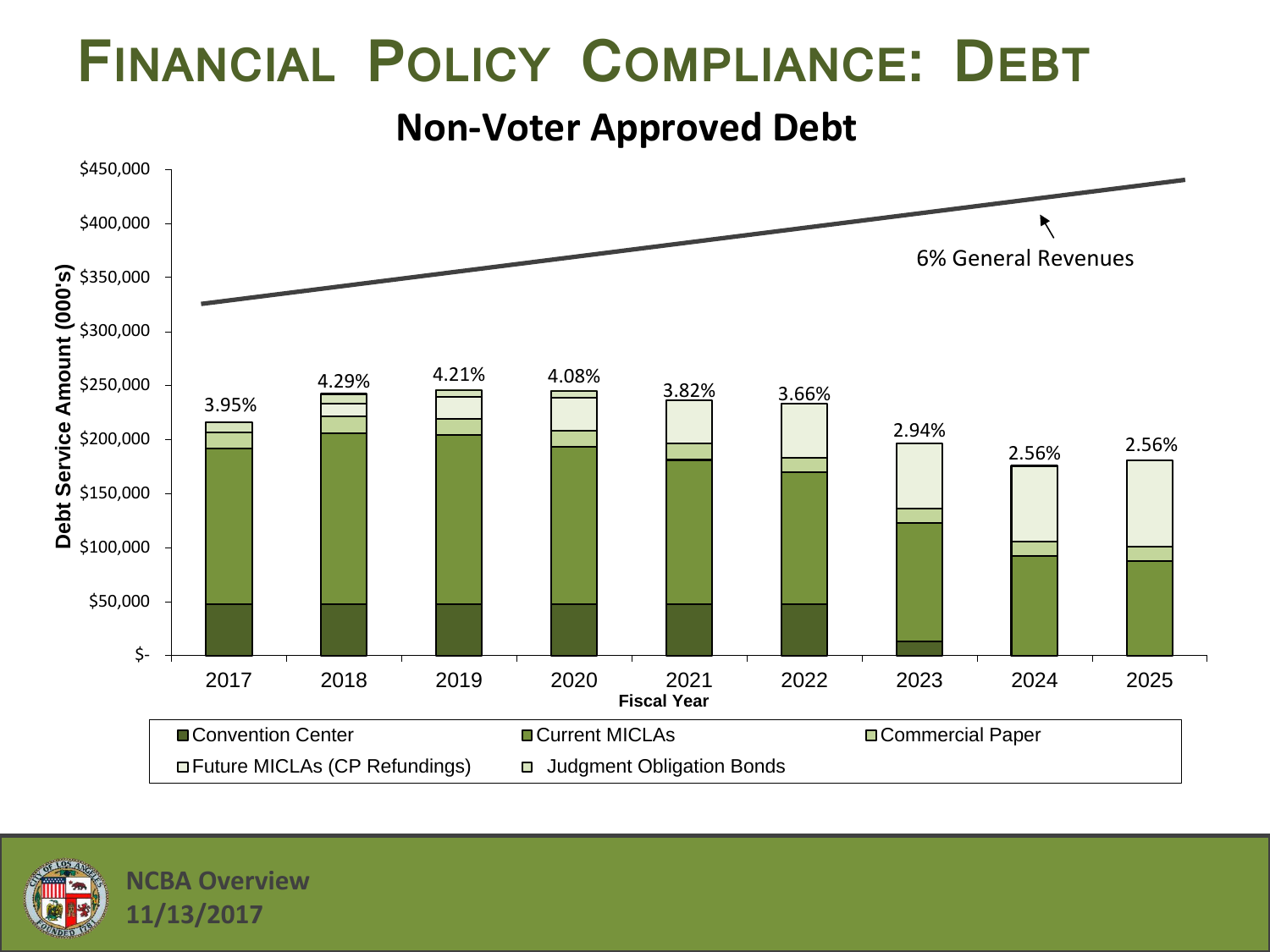### **FINANCIAL POLICY COMPLIANCE: DEBT**



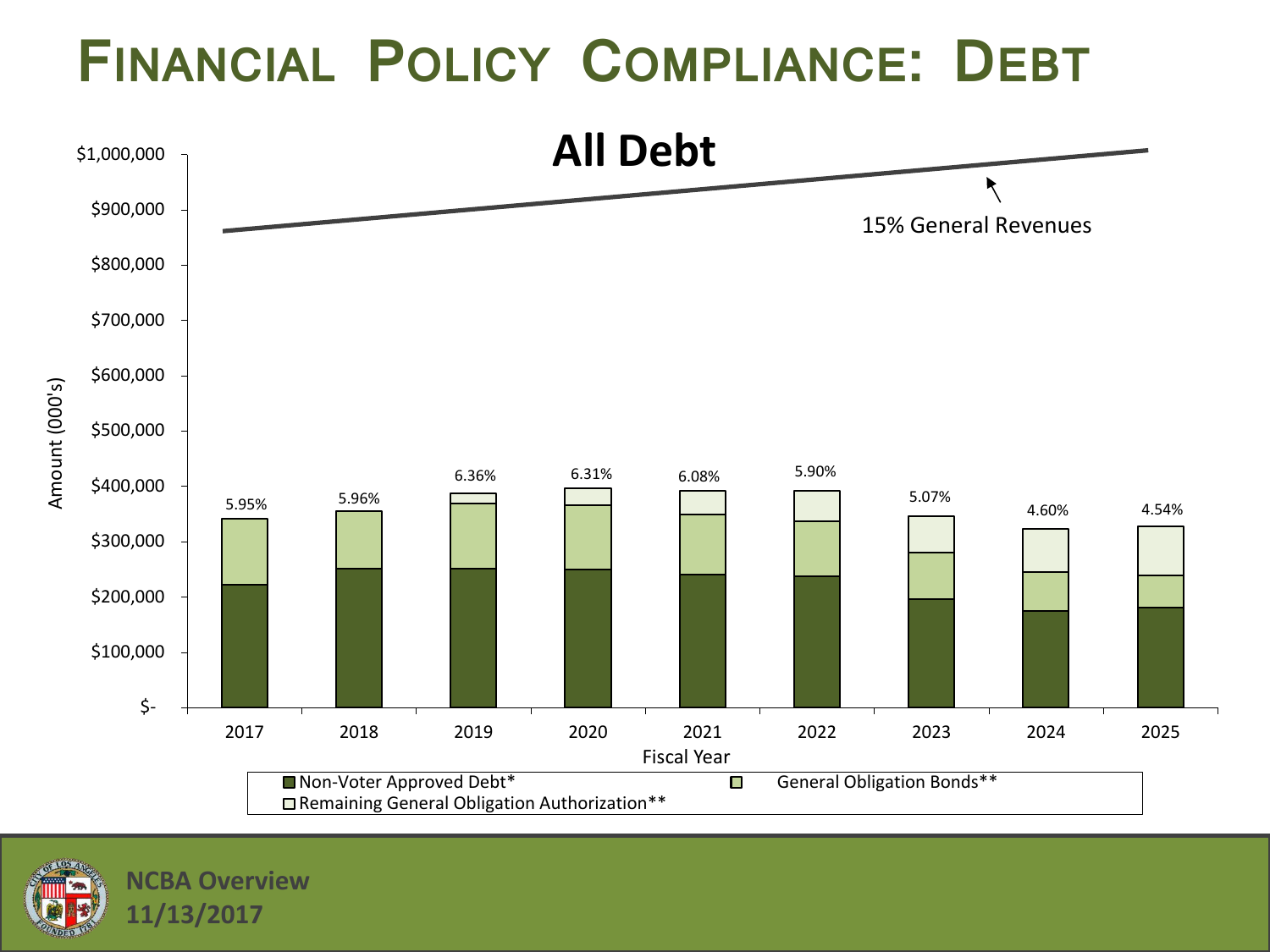## **FINANCIAL POLICY COMPLIANCE: DEBT**

- These charts illustrate compliance with our debt policies:
	- Debt not approved by voters cannot exceed 6% of the revenues that pay for debt
	- Overall debt cannot exceed 15% of those revenues
- Much of the non-voter approved debt is in the MICLA program and is paid by the General Fund.
- Details related to non-voter approved debt is in the Capital Finance Administration Fund budget, found on pages 695-710 of the White Book, [Volume 2](http://cao.lacity.org/budget17-18/2017-18 White Book - Volume 2.pdf).
- MICLA is limited to:
	- Capital equipment and property
	- Useful life of at least six years
	- Preferably of high value
	- Cannot be easily moved or hidden
- Voter-approved debt must comply with requirements of ballot measure, and is often handled off-budget.

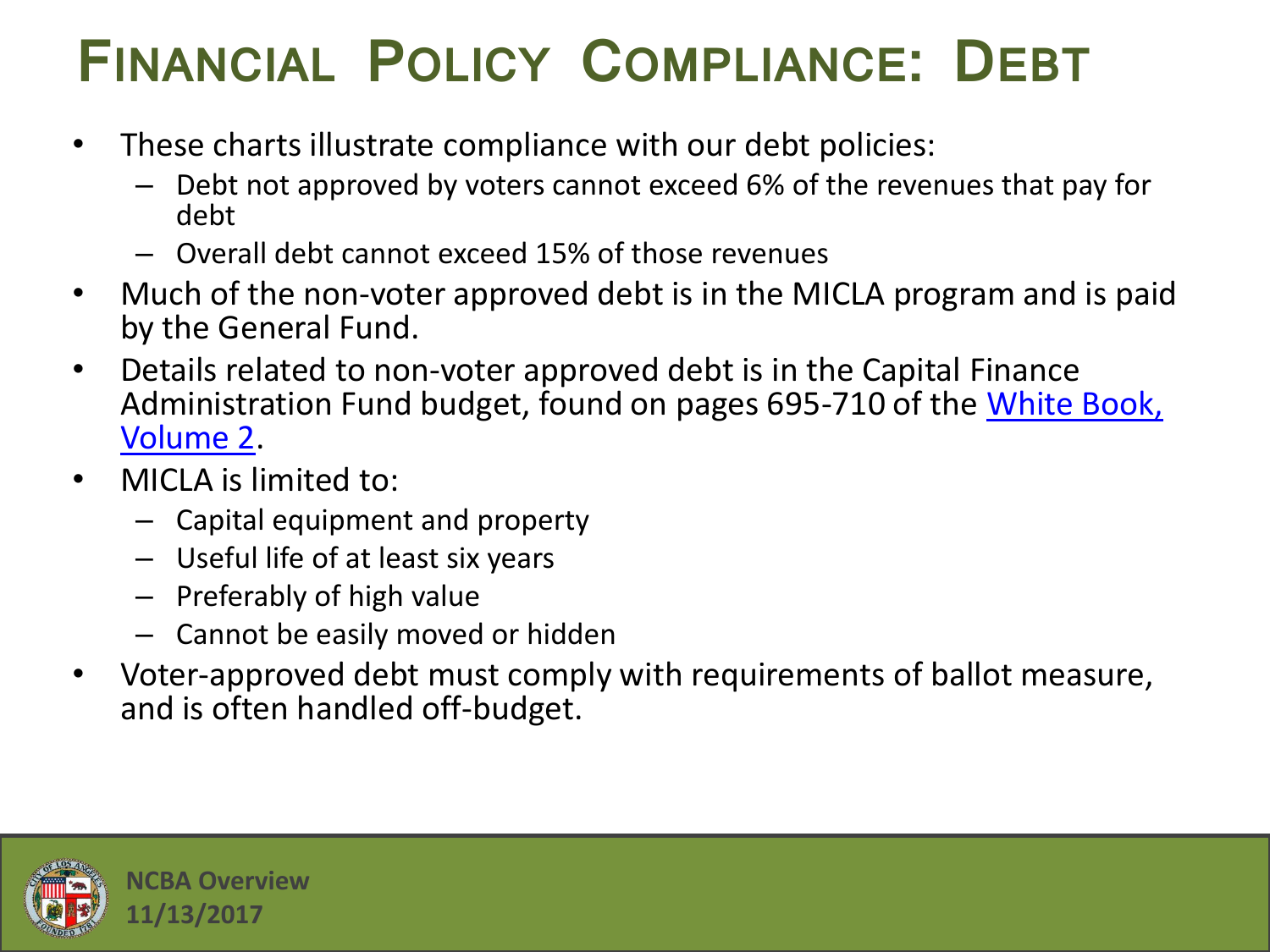## **EXPENDITURES: KEY INVESTMENTS**

#### • **Addressed Obligations**

- \$40 million for increased liabilities
- Employee-related cost increases: \$120 million for salaries, \$17 million for pensions, \$12 for workers' comp, and \$42 for health and other benefits
- \$35.9 million for Accessible Housing Program, per settlement
- \$31 million for Sidewalks
- \$121 million for LAPD overtime
- Continuation of Police and Fire hiring
- \$134 million commitment to fighting homelessness (does not include sale of surplus property)

#### • **New Programs**

- \$87.9 for homeless housing and facilities from Measure HHH
- \$42.0 for roads and infrastructure from Measure M
- \$28.1 for roads from increased Gas Tax (SB 1)
- \$0.8 for Department of Cannabis Regulation

#### • **Increased Services**

- 24 positions and \$0.8 million to reduce community plan cycle to six years
- \$2 million for graffiti abatement
- \$2.3 million for one Clean Streets Team and two HOPE Teams

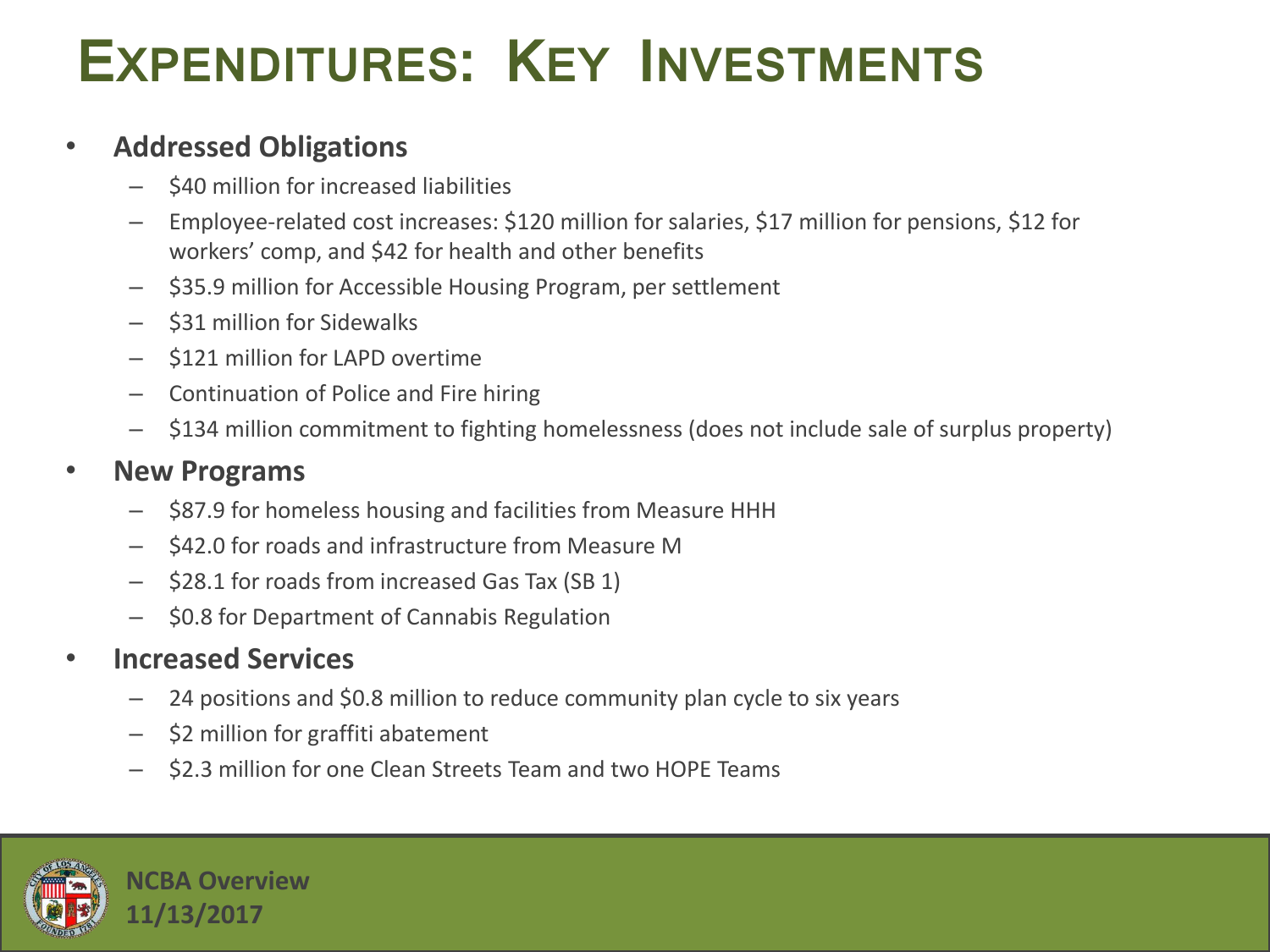#### **EXPENDITURES: DETAILS OF KEY INVESTMENTS**

- **Sidewalks:** Found on pages 861-864 of the [White Book, Volume 2](http://cao.lacity.org/budget17-18/2017-18 White Book  Volume 2.pdf).
	- Funding sources include \$20 million General Fund, \$11 million other funding sources.
	- Identified how funds are used, including \$15 million for work by City departments, funding for a variety of consulting services, contracts, or direct appropriations, and \$3 million for DWP and LAWA to repair sidewalks around their facilities.
- **Homelessness**: Found on pages 843-853 of the [White Book, Volume 2.](http://cao.lacity.org/budget17-18/2017-18 White Book  Volume 2.pdf) \$134 million to address homelessness includes:
	- \$89 million through Measure HHH
	- \$25 million by City departments
	- \$19 million for LAHSA
- **Pavement Preservation:** Found on pages 855-859 of the [White Book, Volume 2.](http://cao.lacity.org/budget17-18/2017-18 White Book  Volume 2.pdf) Just for street repair, and does not include major street projects, or design changes, such as those designed in the Vision Zero program.
	- \$131 million in total funding
	- Identifies departments involved and funding sources

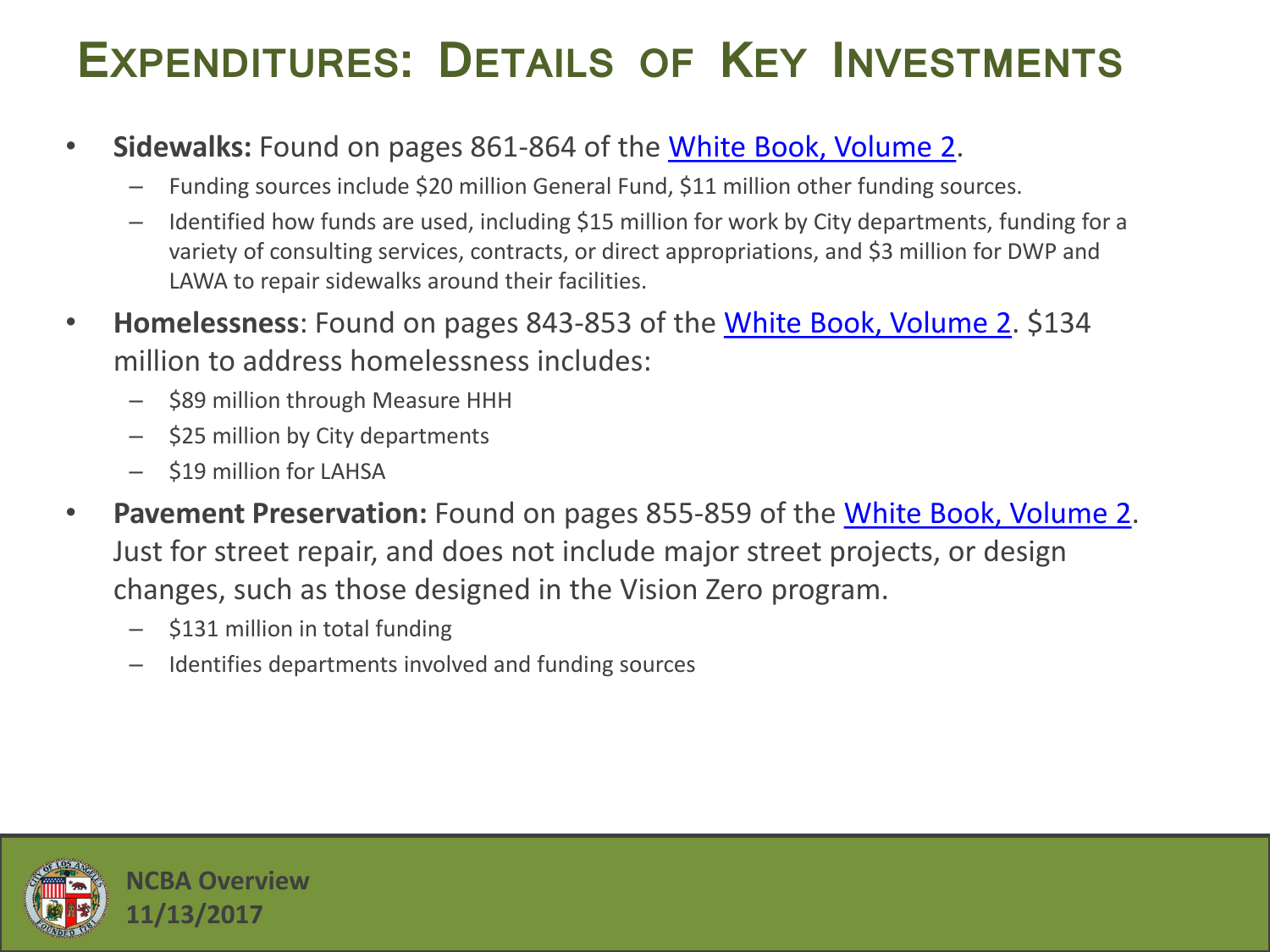### **EXPENDITURES: EMPLOYEE COSTS**

#### **AUTHORIZED CITY STAFFING**

Not including Proprietary Departments



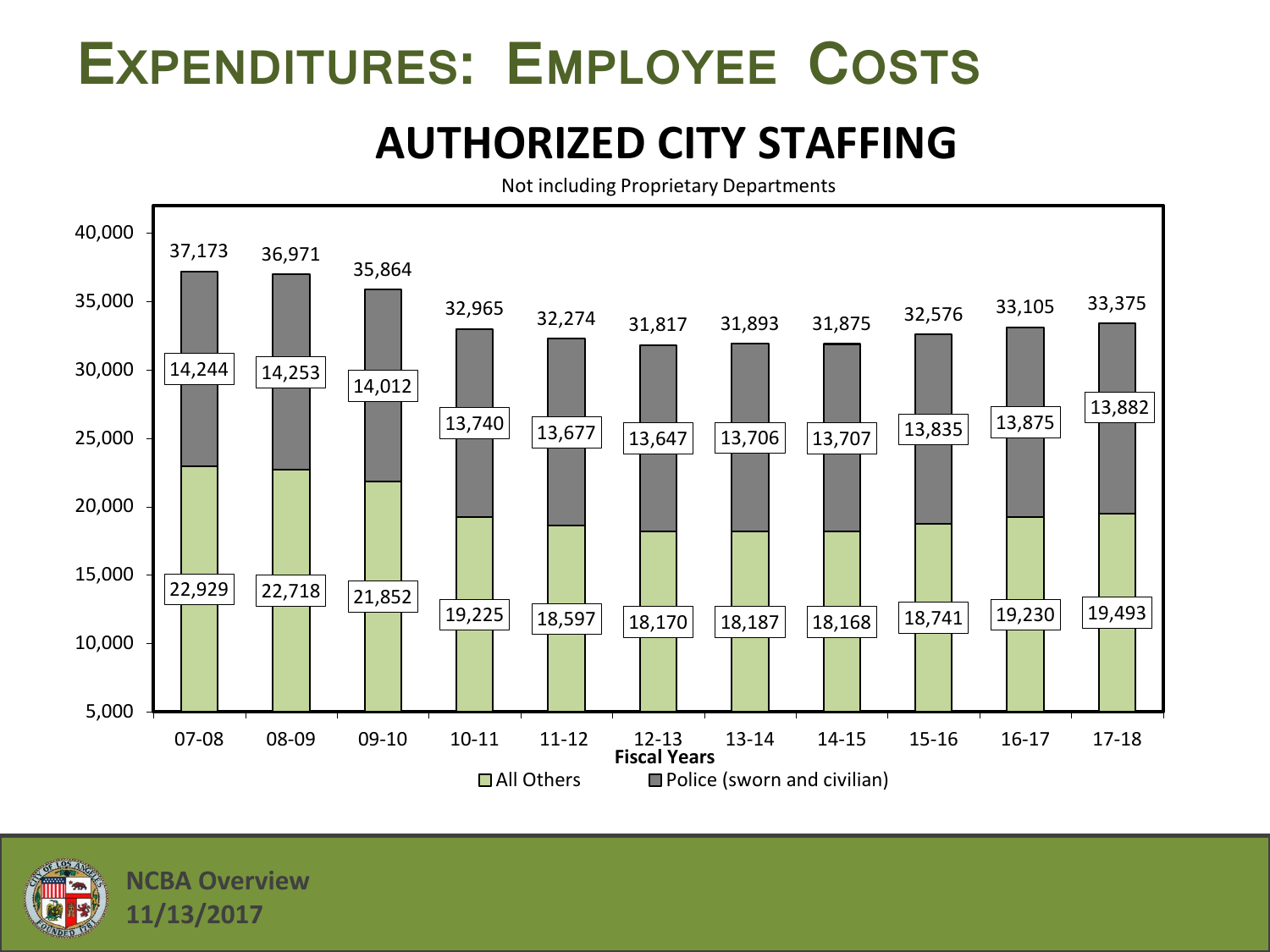## **EXPENDITURES: EMPLOYEE COSTS**

- Two drivers of employee costs:
	- The number of employees
	- Compensation package, including salaries and benefits
- Compensation packages set in Memoranda of Understanding between City and employee organizations.
	- Under the advice of the Executive Employee Relations Committee
	- Negotiated by the CAO
	- Approved by Mayor and Council
- Over 25,000 of the City's 34,000 employees are under contracts that expire June 30, 2018 (All Coalition and Police Protective League employees).
- Introduces uncertainty into the 2018-19 budget process.
- Generally, past budgets have not directly included funding for contracts that are not negotiated or nearly negotiated.

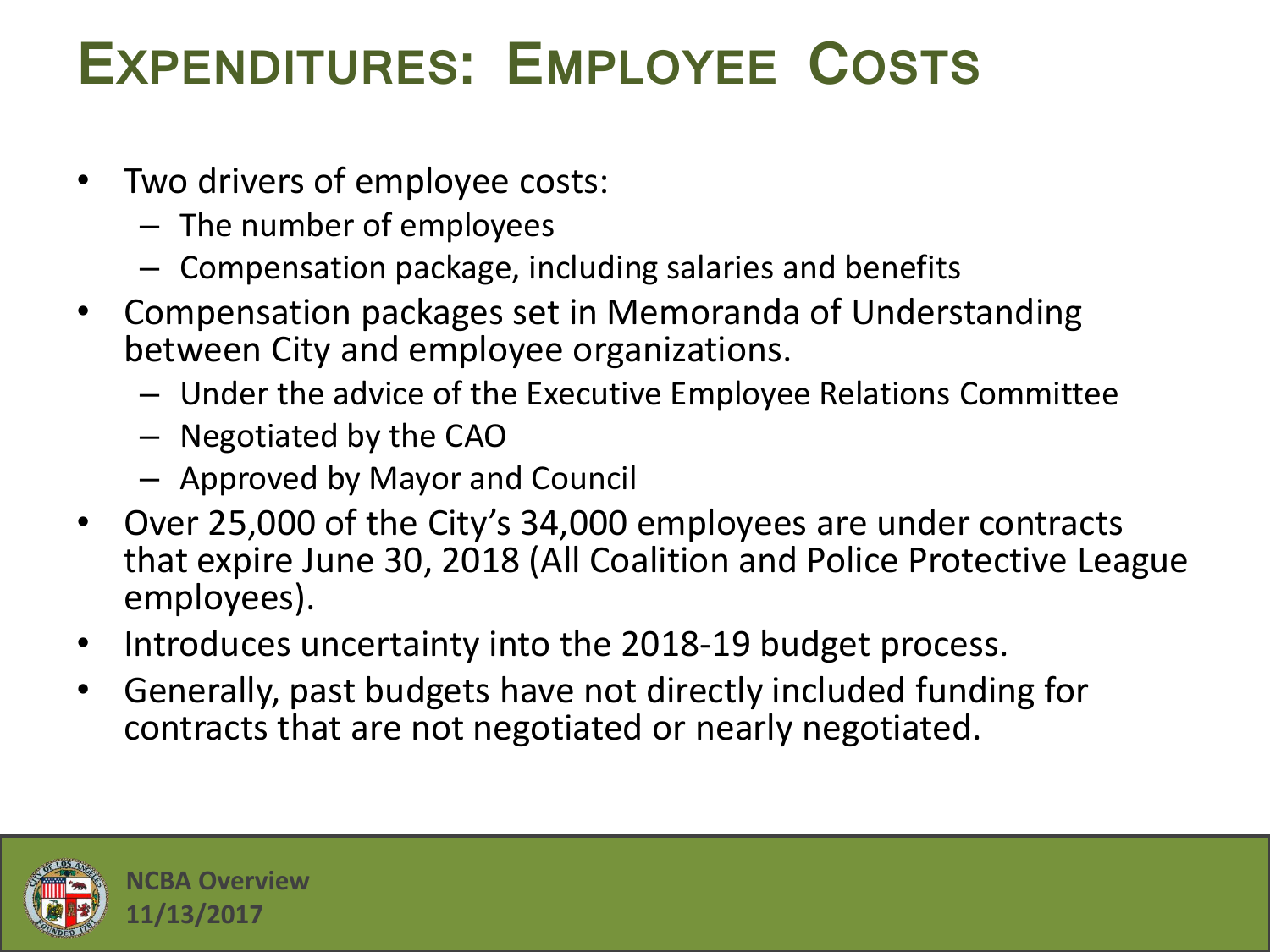## **EXPENDITURES: CONCERNS**

#### Potential Areas of Expenditure Shortfall

- \$45 million in achievable but significant expenditure reductions
- \$40 million increase for Liability Claims is a positive step, but still below actual expenditures in 2015-16 and 2016-17.

#### Limited Sources Available in Case of Shortfall

• \$20 million in Unappropriated Balance – Reserve for Mid-Year Adjustments provides only limited protection.

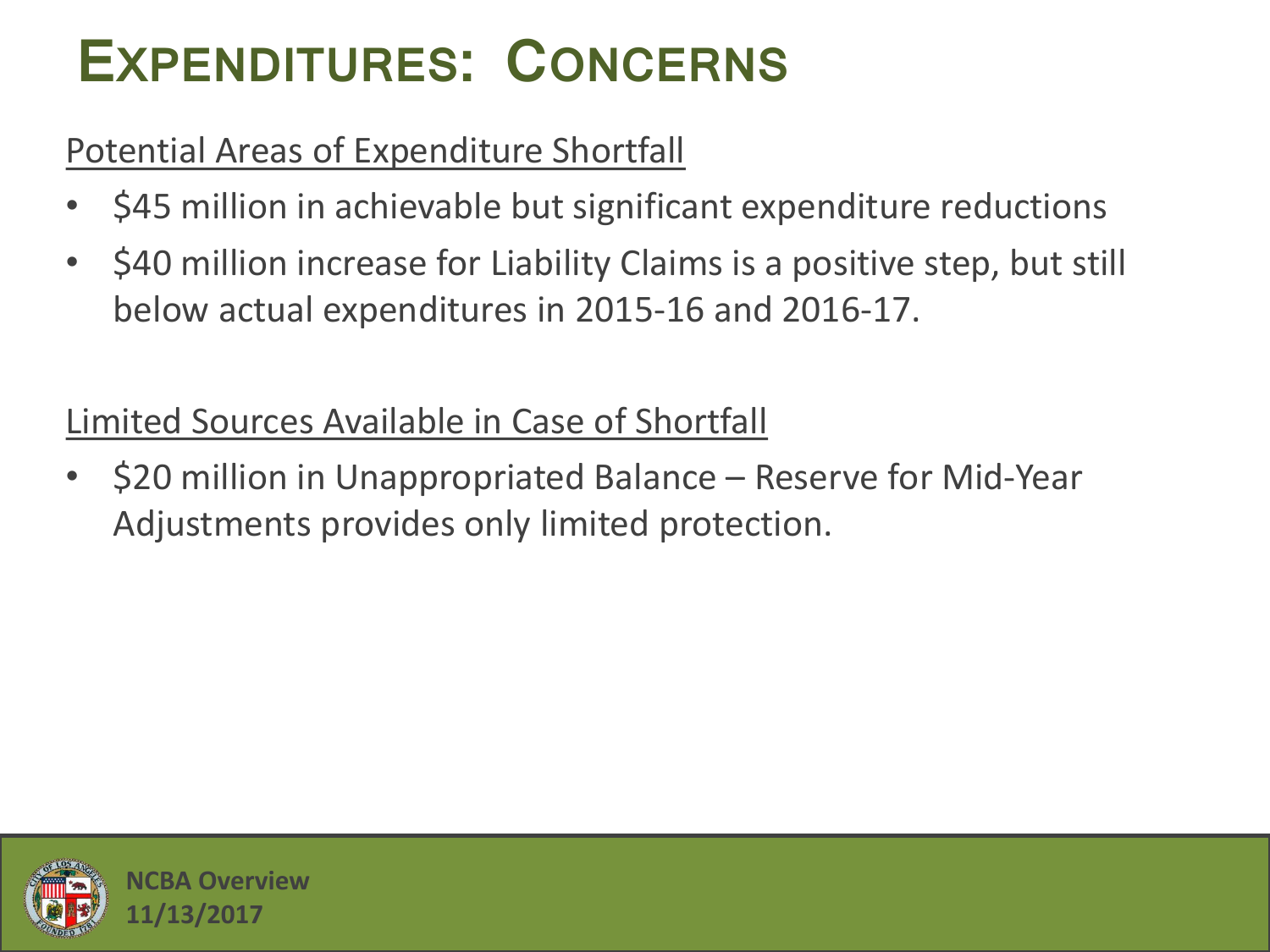### **REVENUES: LEVELS**

**General Fund revenues increased by \$250.1 million from 2016-17 to 2017-18. Major changes include:**

| <b>Source</b>                            | <b>Amount</b><br>(Millions) |                                                                                                                                 |
|------------------------------------------|-----------------------------|---------------------------------------------------------------------------------------------------------------------------------|
| <b>Property Tax</b>                      | \$39.5                      | Assumes 5.8% growth from 2016-17 Revised                                                                                        |
| License, Permits,<br>Fees, and Fines     | \$148.4                     | \$52 million for LAPD/MTA contract, \$31 million<br>from special fund reimbursements, and \$12<br>million from billboard leases |
| <b>Electric Users Tax</b>                | \$25.0                      | Estimate provided by the Department of Water<br>and Power                                                                       |
| <b>Transient Occupancy</b><br><b>Tax</b> | \$35.5                      | \$33.7 from Short-term rentals                                                                                                  |
| <b>Power Revenue</b><br><b>Transfer</b>  | (548.5)                     | Estimate assumed in the proposed Department of<br>Water and Power budget                                                        |
| <b>Franchise Income</b>                  | \$15.6                      | \$15.6 million from solid waste collection franchise                                                                            |

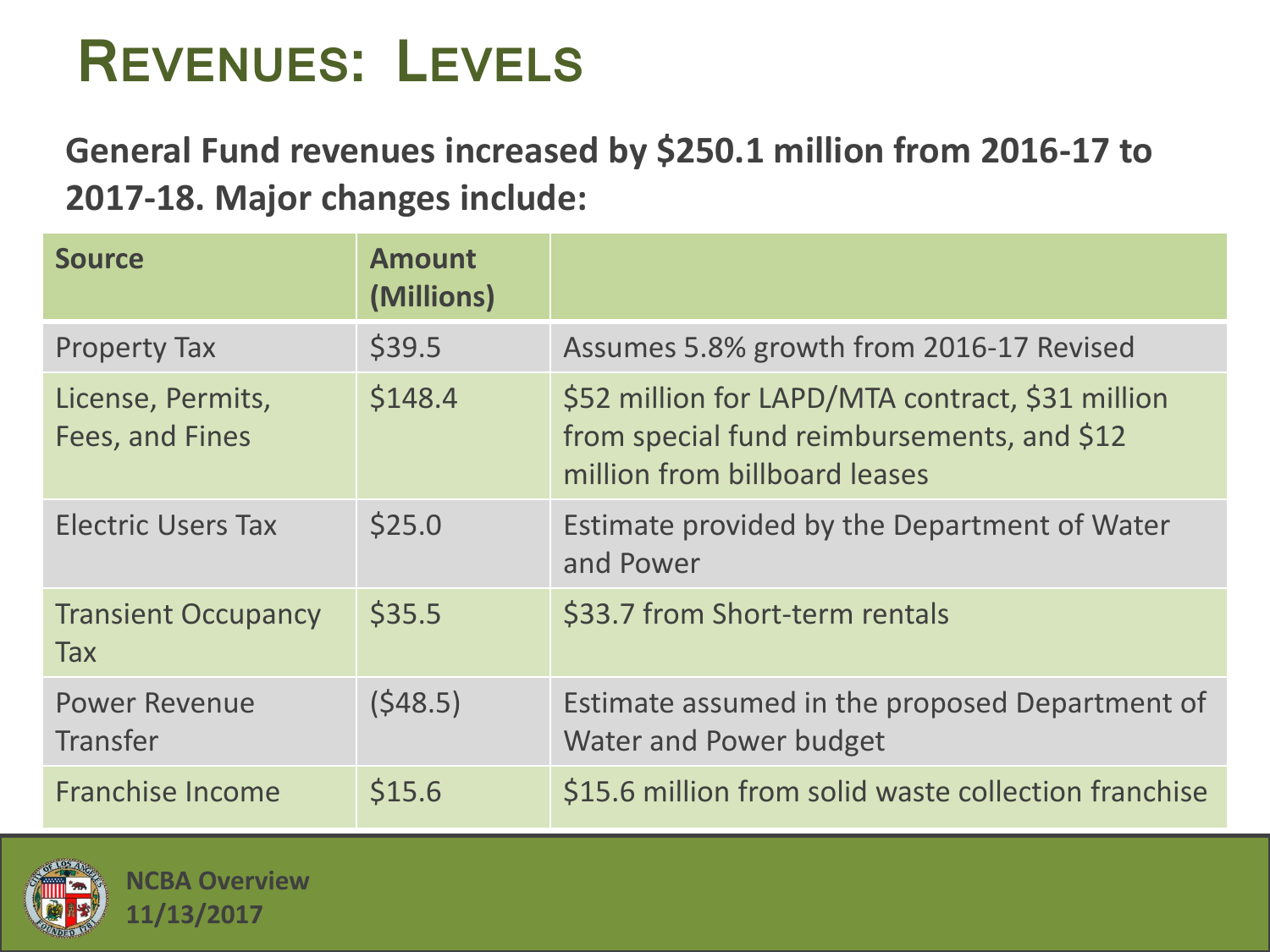### **REVENUES: LEVELS**

#### **The following are the major sources of General Fund Revenue:**

| <b>Source</b>                     | <b>Amount (Millions)</b> | <b>Calculation Considerations</b>                                                                                                         |
|-----------------------------------|--------------------------|-------------------------------------------------------------------------------------------------------------------------------------------|
| Property Tax                      | \$1.9 billion            | Calculation is based on County's estimate of the growth in assessed value.                                                                |
| License, Permits, Fees, and Fines | \$1.0 billion            | Major components include related cost reimbursements,<br>intergovernmental transfers, and departmental receipts from fees for<br>service. |
| <b>Utility Users Tax</b>          | \$660 million            | Communications, Electric, and Gas Users taxes. EUT collected from DWP.<br>Communications has been flat due to shift from land lines.      |
| <b>Sales Tax</b>                  | \$529 million            | Calculated based on economic analyses projecting consumer spending in<br>subsequent year.                                                 |
| <b>Business Tax</b>               | \$516 million            | Gross receipts tax on businesses operating in the City. Calculation based on<br>current receipts, as of early April.                      |
| <b>Transient Occupancy Tax</b>    | \$282 million            | This includes addition of short-term rentals. Tends to be economically<br>sensitive.                                                      |
| Power Revenue Transfer            | \$243 million            | May be impacted by ongoing litigation.                                                                                                    |
| <b>Documentary Transfer Tax</b>   | \$219 million            | Fee for property sales. Extremely volatile, and difficult to project when it<br>will change.                                              |
| <b>Parking Fines</b>              | \$141 million            | Has been dropping consistently in recent years.                                                                                           |

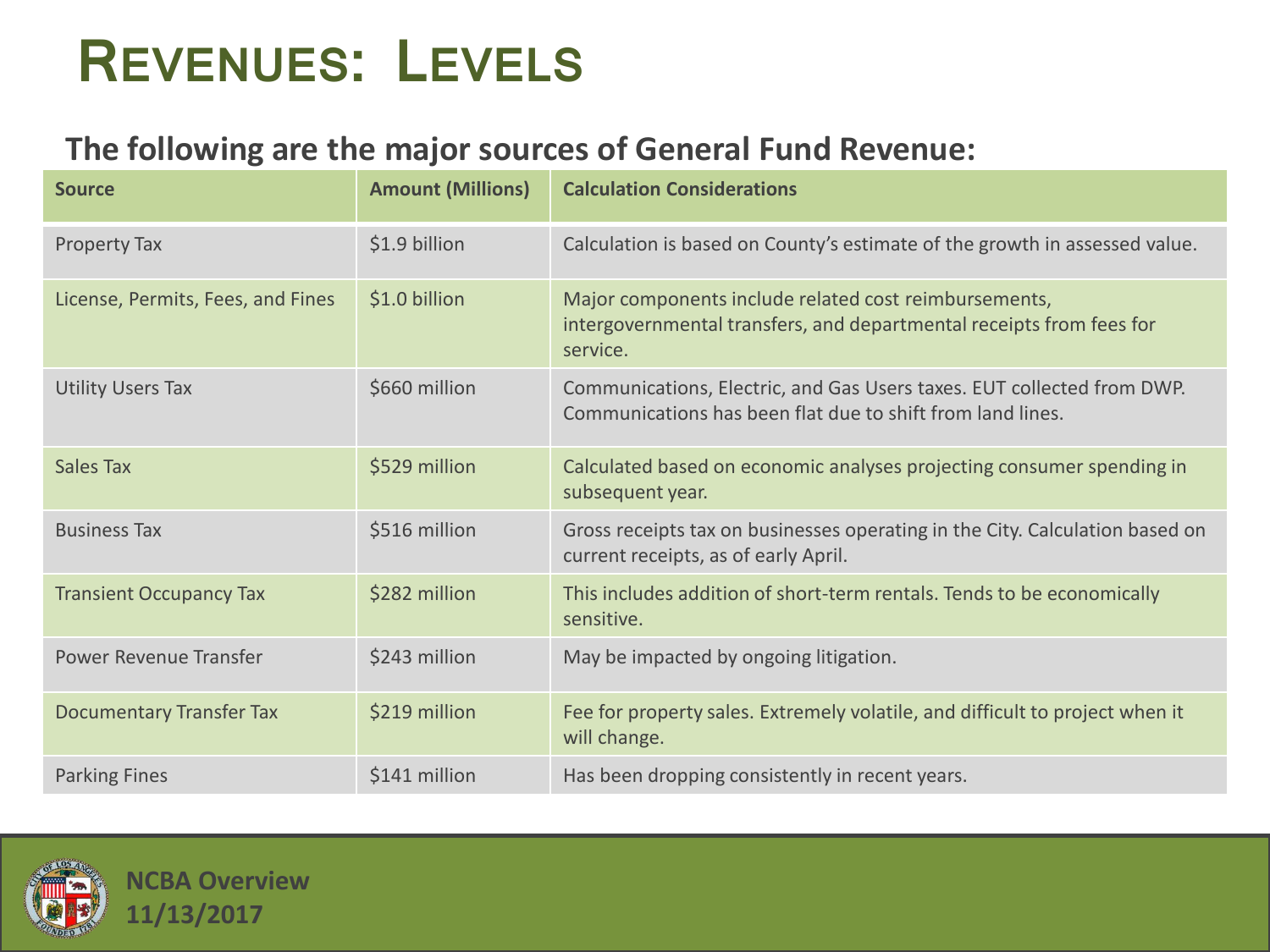#### **REVENUES: LEVELS**

#### **Seven General Fund Taxes, 2017-18 Adopted Budget**

Property (includes VLF), Utility, Business, Sales, Hotel, Documentary, and Parking Taxes



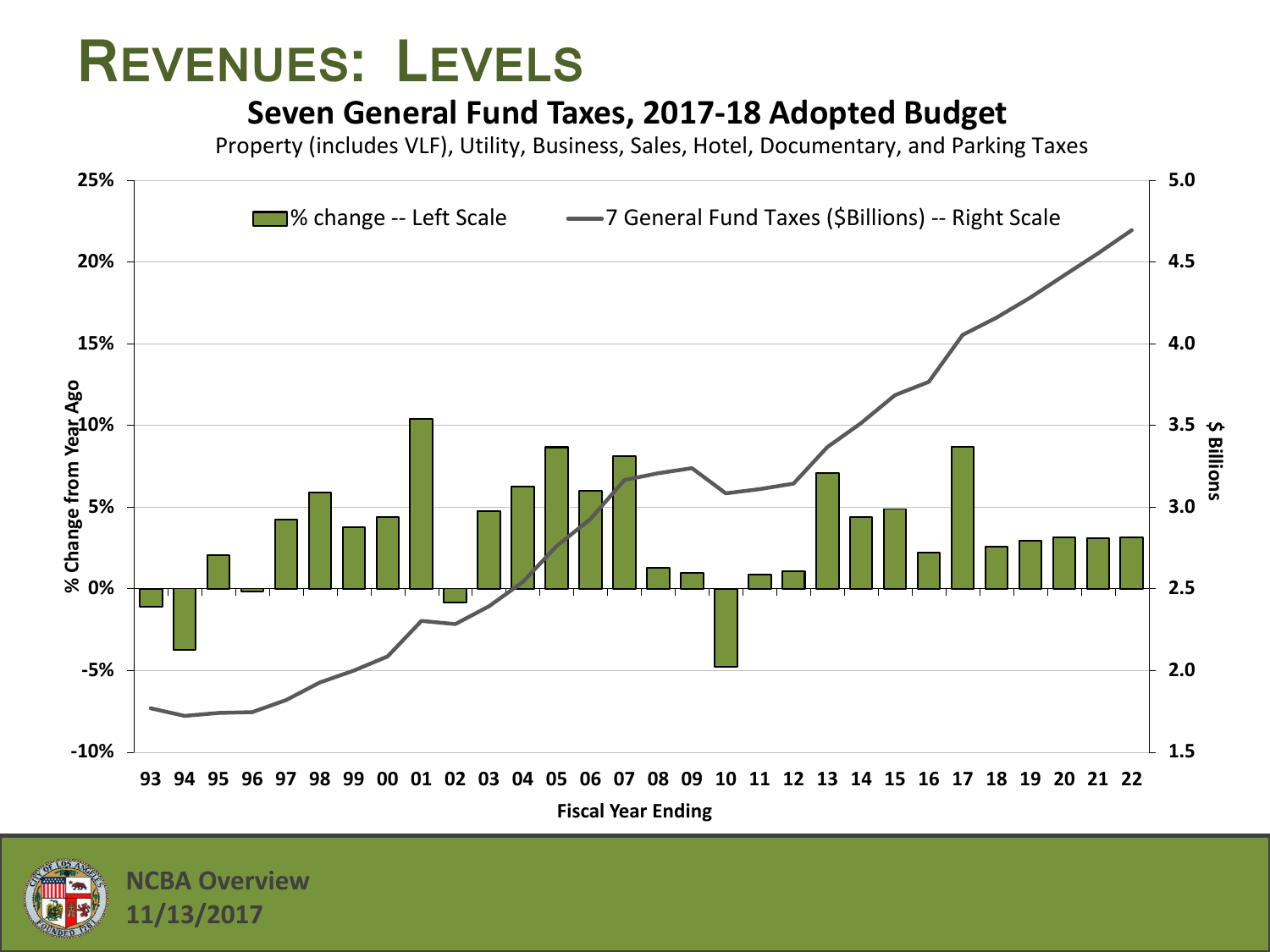### **REVENUES: CONCERNS**

Revenues that are dependent on currently pending policy decisions:

- \$12 million Billboards
- \$34 million AirBnB
- \$15.6 million Solid Waste Franchise
- \$10 million Linkage Fee (to the Affordable Housing Trust Fund)

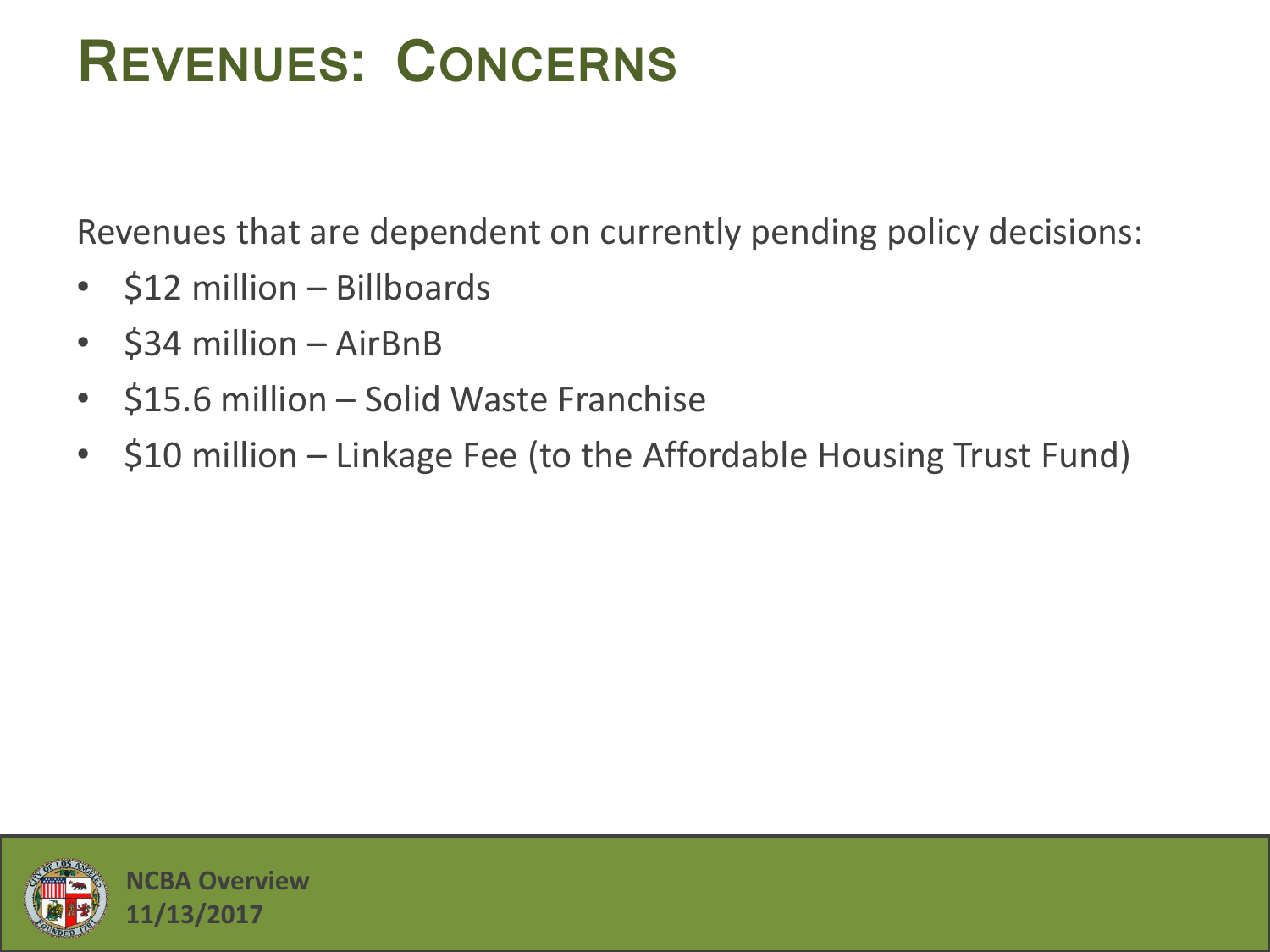## **THE OUTLOOK**

#### **FOUR-YEAR BUDGET OUTLOOK**

*(Adopted 2017-18 Budget)*



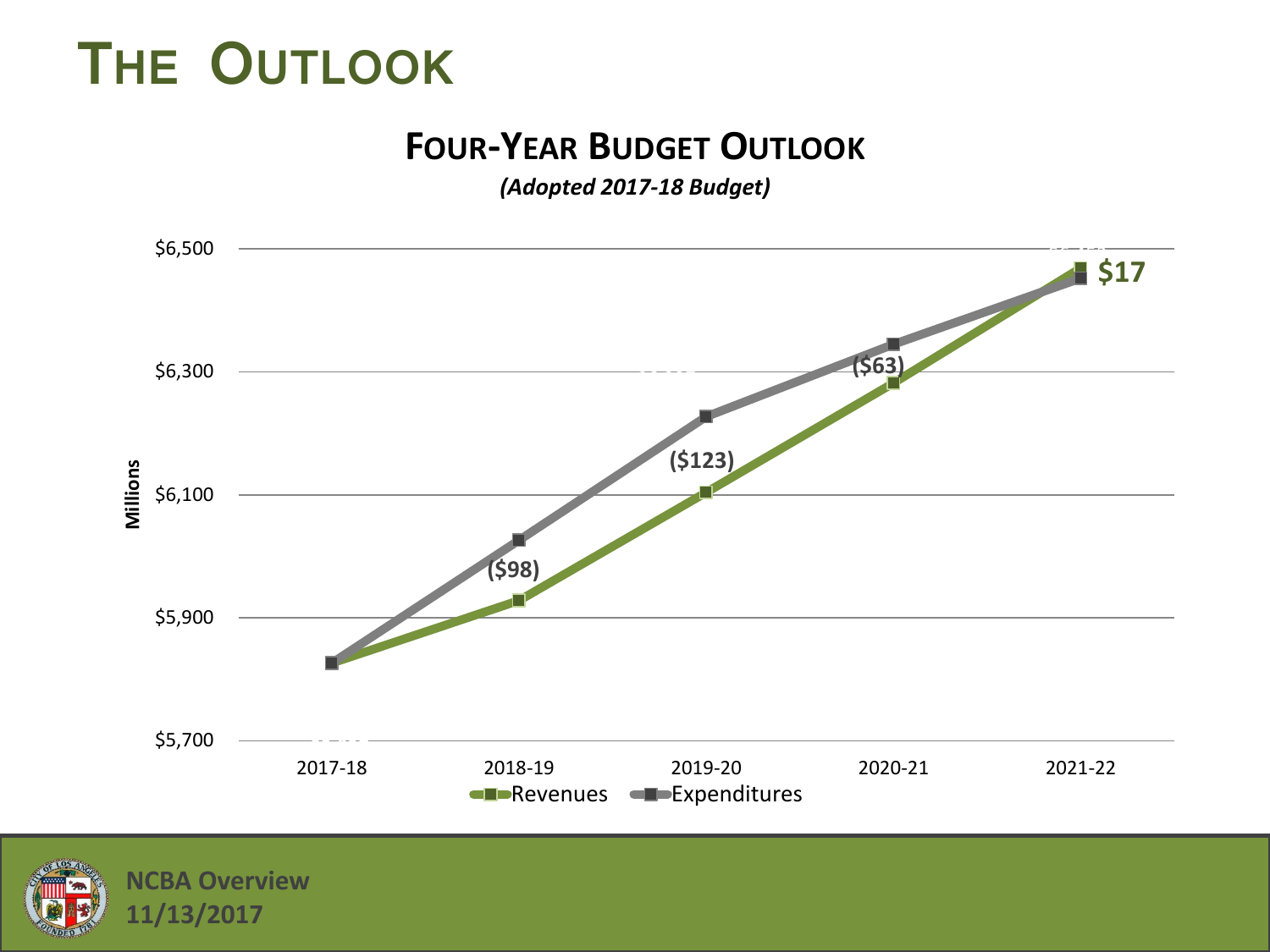# **THE OUTLOOK**

- The Outlook is our forecast of the state of the budget for the subsequent four years, taking into account our revenue and expenditure projections.
	- Revenues Projections: Based on historical growth
	- Expenditure Projections: Based on known changes in future years
- The Outlook tells us whether the budget is structurally balanced, which is a measure of fiscal sustainability.
- In the absence of structural balance:
	- Challenging to add new, ongoing services in future years
	- Fiscally irresponsible to do so in the current budget
- Proposed Budget Outlook is found on pages 10-14 of the [Supporting Information](http://cao.lacity.org/budget17-18/2017-18Supp_Info.pdf) book.
- Adopted Budget Outlook is found on pages A-26 through A-28 of [Appendix A,](http://cao.lacity.org/debt/2017 Appendix A City of Los Angeles Information Statement.pdf) the City's disclosure document approved with any debt issuance.
- This Outlook does not take into account:
	- MOUs that are about to be renegotiated
	- Recent decisions by pensions boards to lower that assumed rate of investment return
	- Pending decisions that could impact revenues from billboards or short-term rentals
- The next slide answers the question: Is our structural deficit getting better or worse?

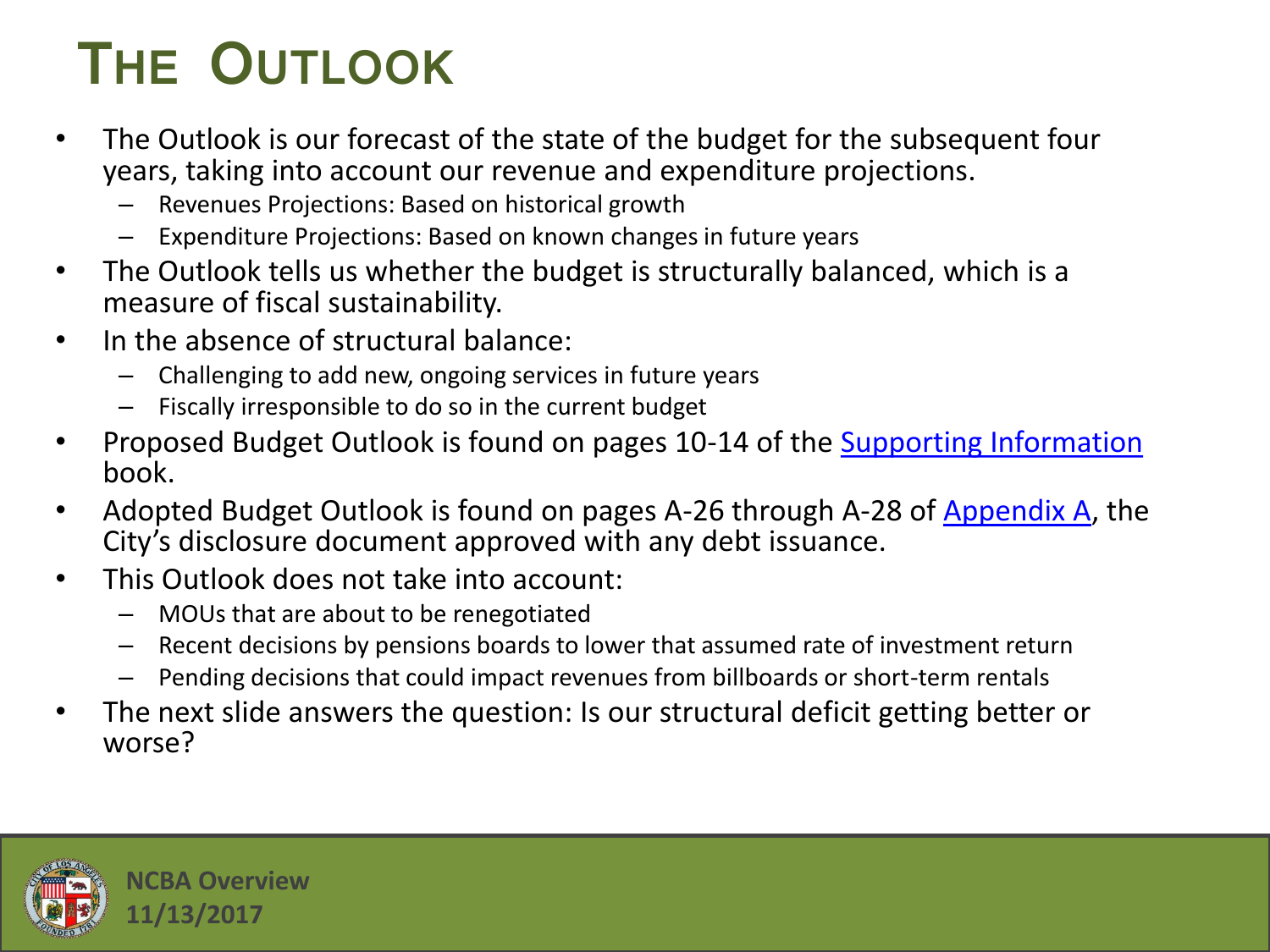## **THE OUTLOOK**

#### **CUMULATIVE FOUR-YEAR DEFICIT BY YEAR OF OUTLOOK**





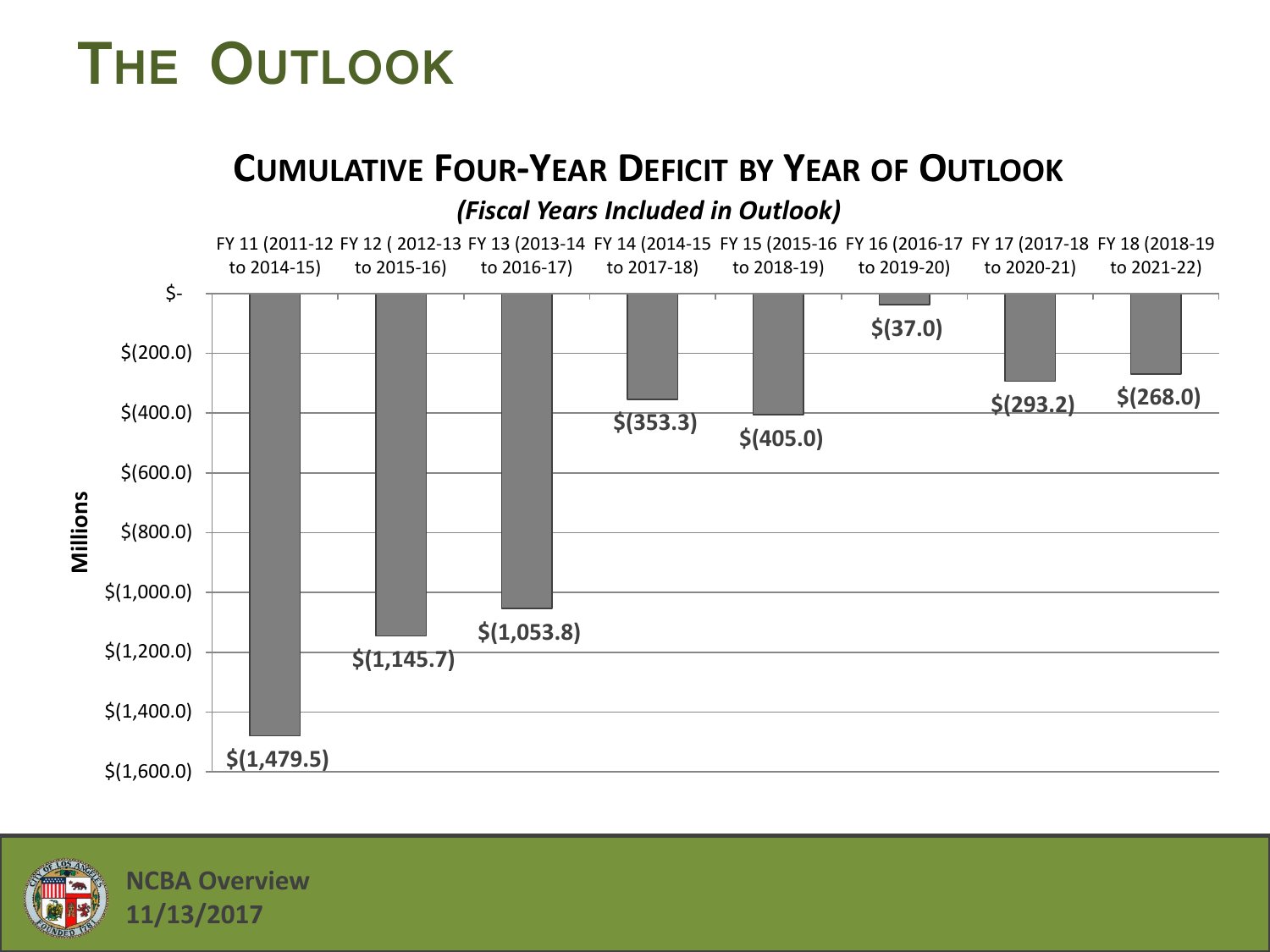#### **THE OUTLOOK: PENSIONS COSTS GENERAL FUND CONTRIBUTIONS TO LACERS AND LAFPP**

*(Actual Amounts 2005-17; Adopted 2017-18; Projected 2018-22\*)*





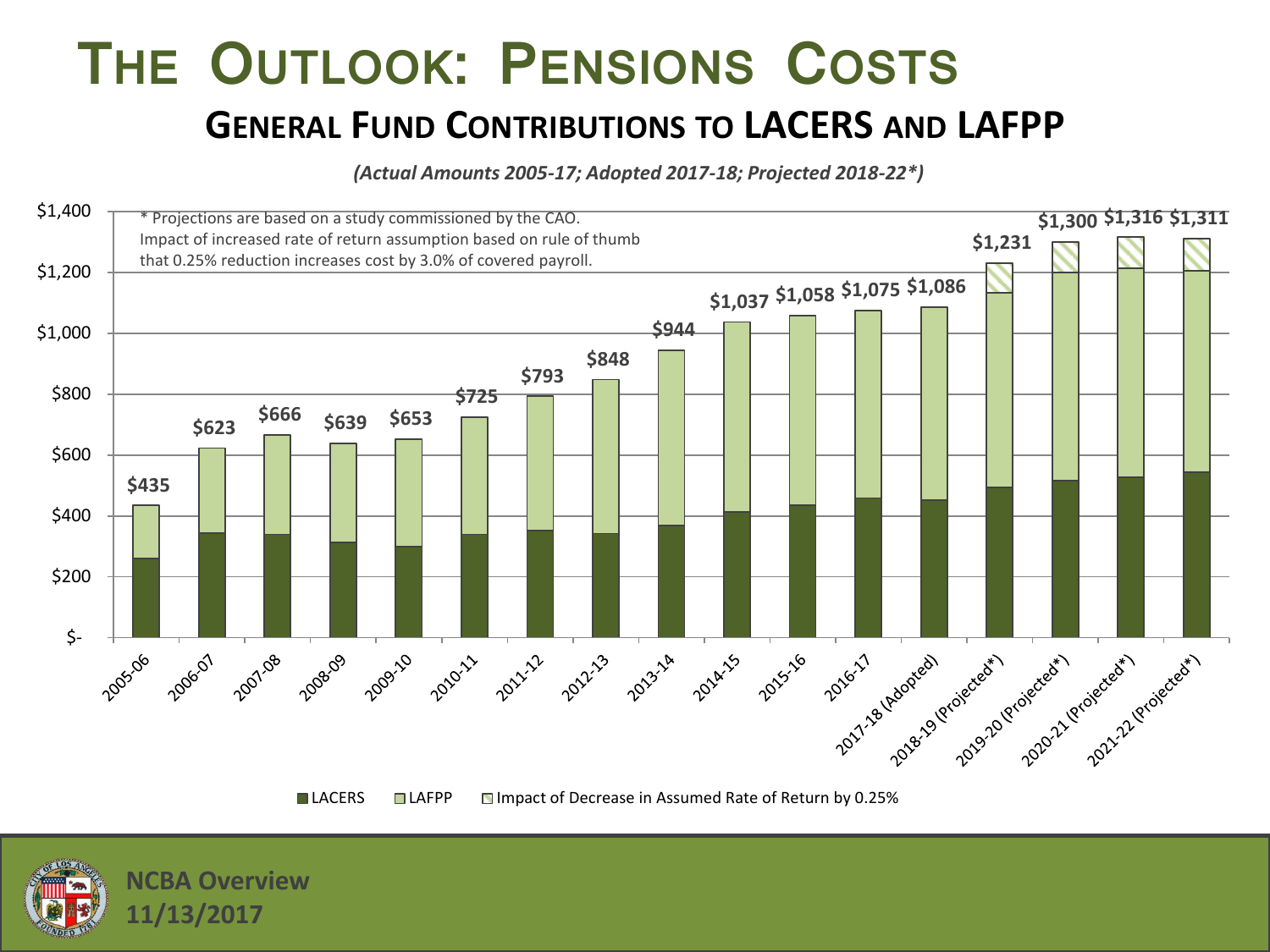# **THE OUTLOOK: PENSIONS COSTS**

- City contribution is based on the need and commitment to fully fund the pension systems.
- Calculation is based on analysis by an independent actuary of:
	- The need for funding for the system, based on demographic and economic projections, including projections for the cost of the City payroll
	- The value of investments
- How can we control pension costs?
	- Pension reform, including adding new tiers, increasing employee contribution
	- Managing the size and cost of the City payroll
- Discussion of how systems are partially unfunded, but each year the City pays whatever is required based on actuarial study for both pension and retiree health.
- Next chart answers the question, what portion of our General Fund budget goes toward paying for the pension systems?

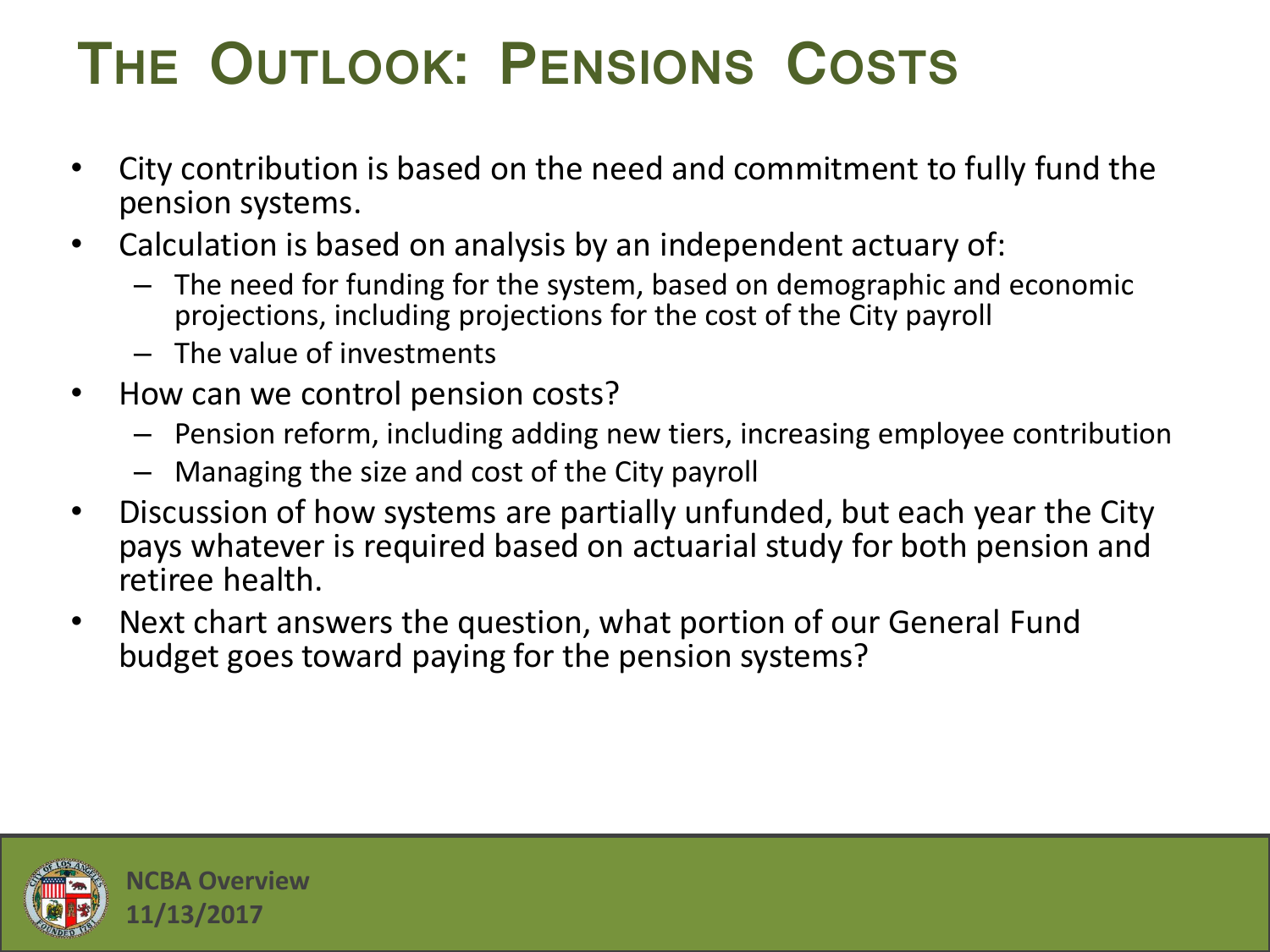### **THE OUTLOOK: PENSIONS COSTS**

#### **PERCENT OF GENERAL FUND USED FOR LACERS/LAFPP CONTRIBUTION**



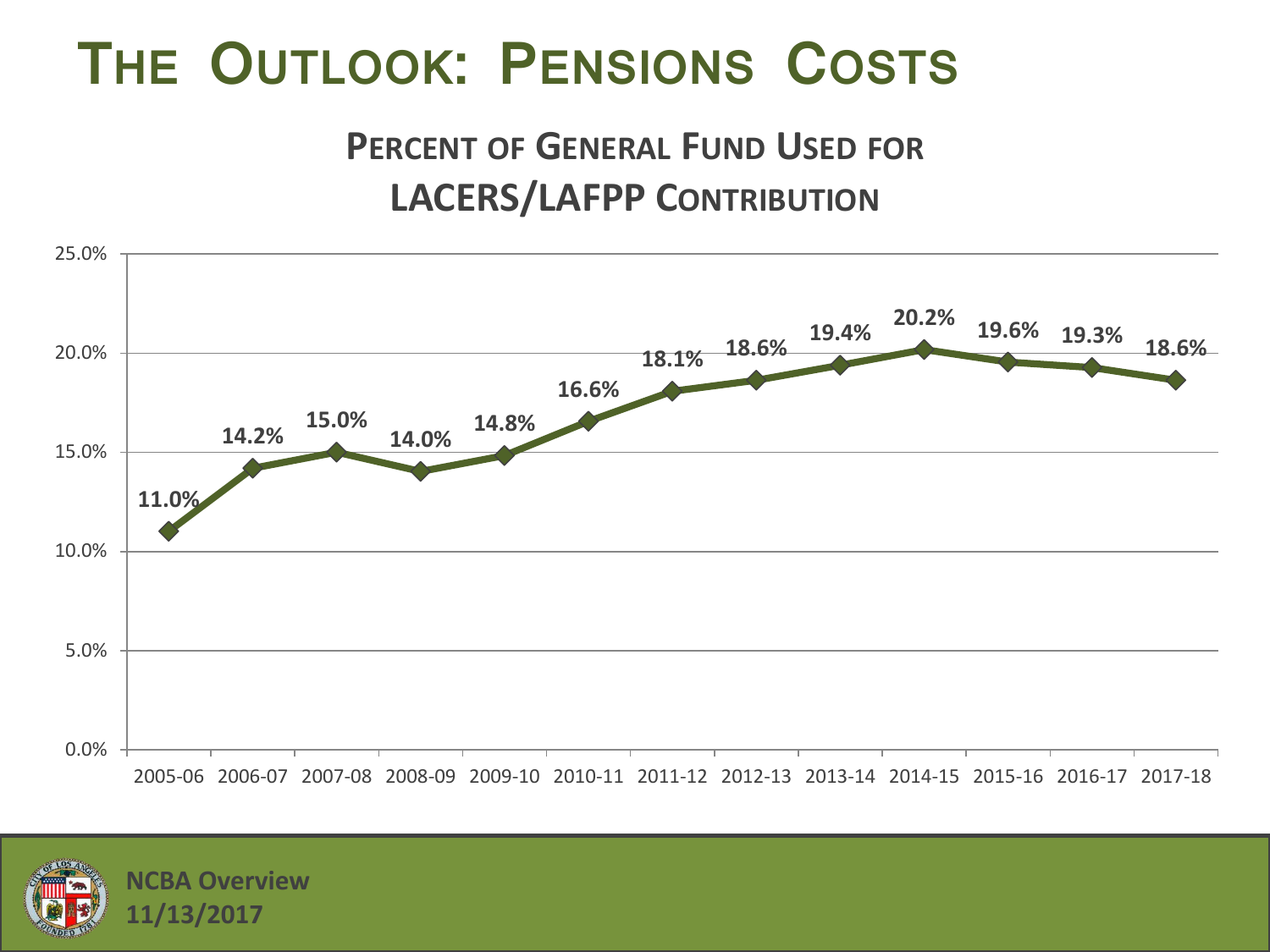## **BUDGET PROCESS: TIMELINE**



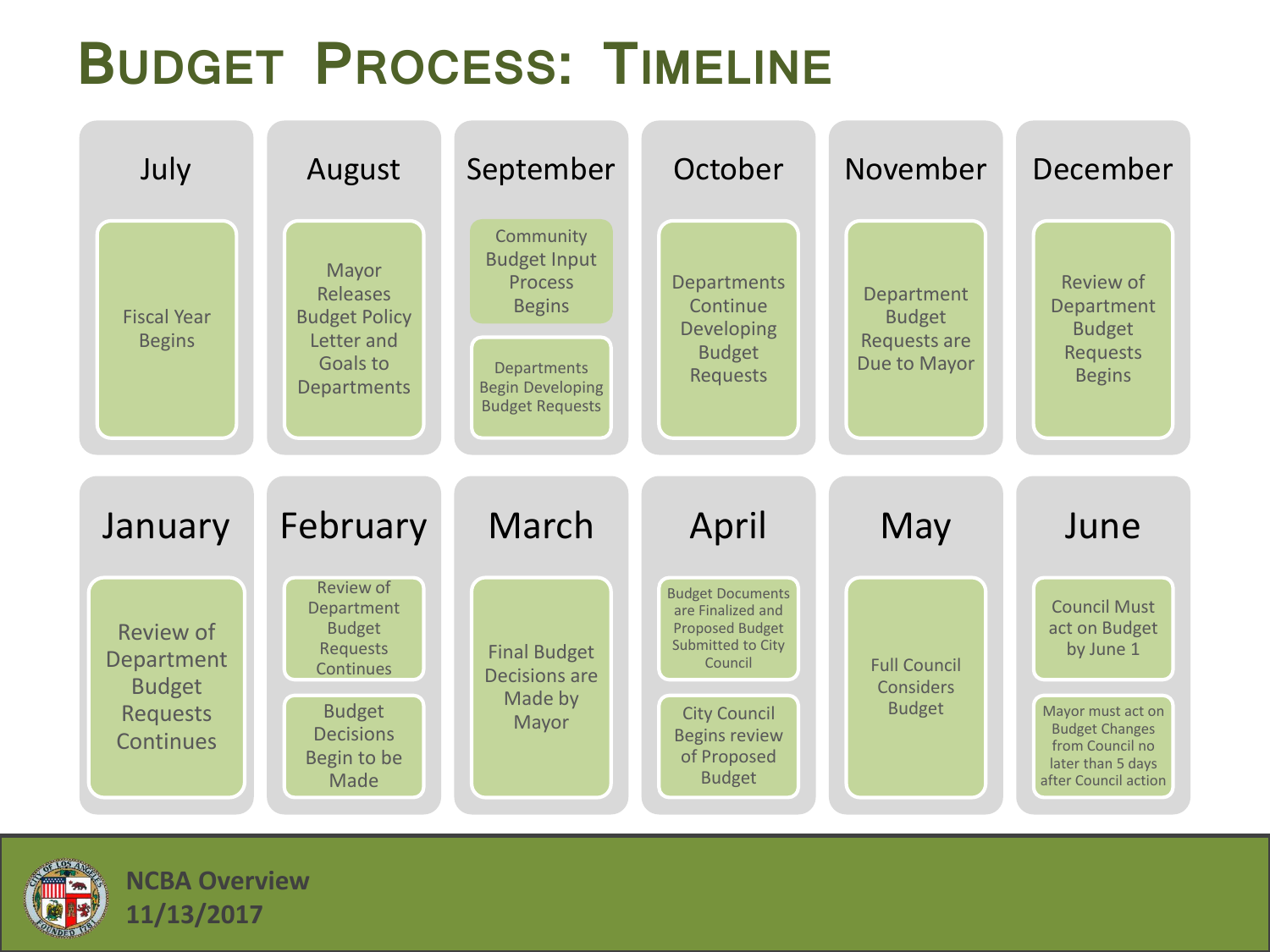#### **BUDGET PROCESS: HOW ARE DECISIONS MADE?**

- Revenues and Expenditures must be equal for all funds.
	- General Fund revenues are not finalized until early April.
	- Mayor's team will have a list of Mayor's priorities, and include expenditures accordingly.
- The number and cost of high priority items always exceeds capacity in revenue.
- Mayor makes decisions taking into account his own priorities and input from variety of sources, including departments, the public, the NCBA, and the City Council.
- Budget and Finance Committee receives, reviews, and hears the proposed budget and requests for additional funding, including many of the items that the Mayor could not fund.
	- Requests from departments, NCBA, the public, other Council members, and labor
	- Since expenditures must equal revenues, Committee can only recommend adding items by finding new or increased revenue, or cutting existing appropriations
- Budget and Finance recommends adjustments to budget, and sends it to Council. In recent years, Council has made only limited adjustments, due in part to the difficulty of finding new revenues or cutting existing appropriations.

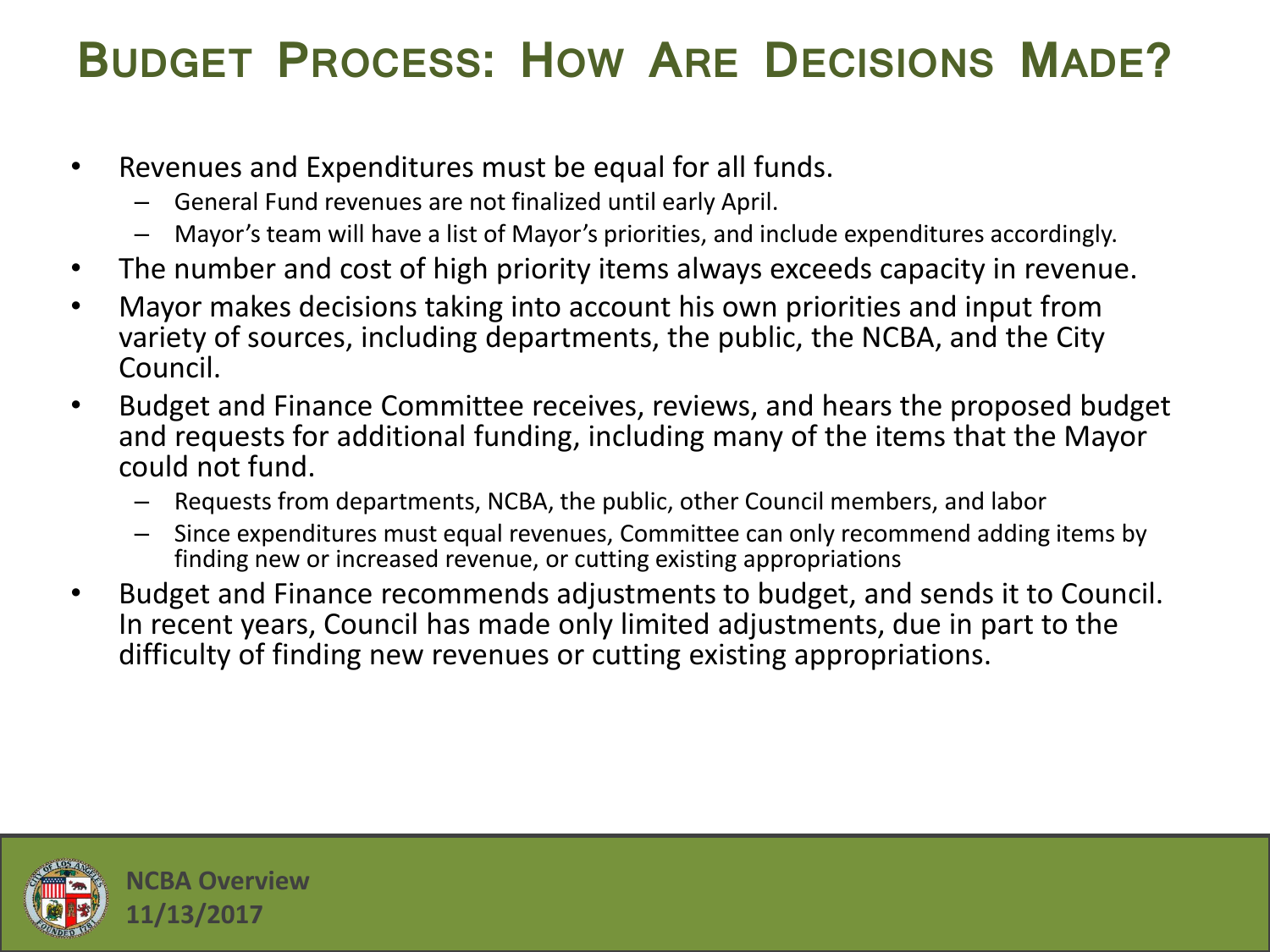#### **BUDGET PROCESS: HOW ARE DECISIONS MADE?**

#### **Role of the CAO**

- Design the budget process in such a way to reflect the Mayor's desired approach
- Support departments as they prepare their budget documents
- Review budget requests and make recommendations to the Mayor's Office.
- Track and analyze broad budget data to advise on analytics such as budget balancing needs and compliance with Financial Policies.
- Produce all required budget documents for publication, by entering and validating data in the Performance Budgeting System.
- Following release of the budget, staff the Budget and Finance Committee and prepare reports in response to its questions.
- Upon approval by City Council, prepare the [Budget Resolution](http://clkrep.lacity.org/onlinedocs/2017/17-0600_misc_05-23-17.pdf) together with the City Attorney.

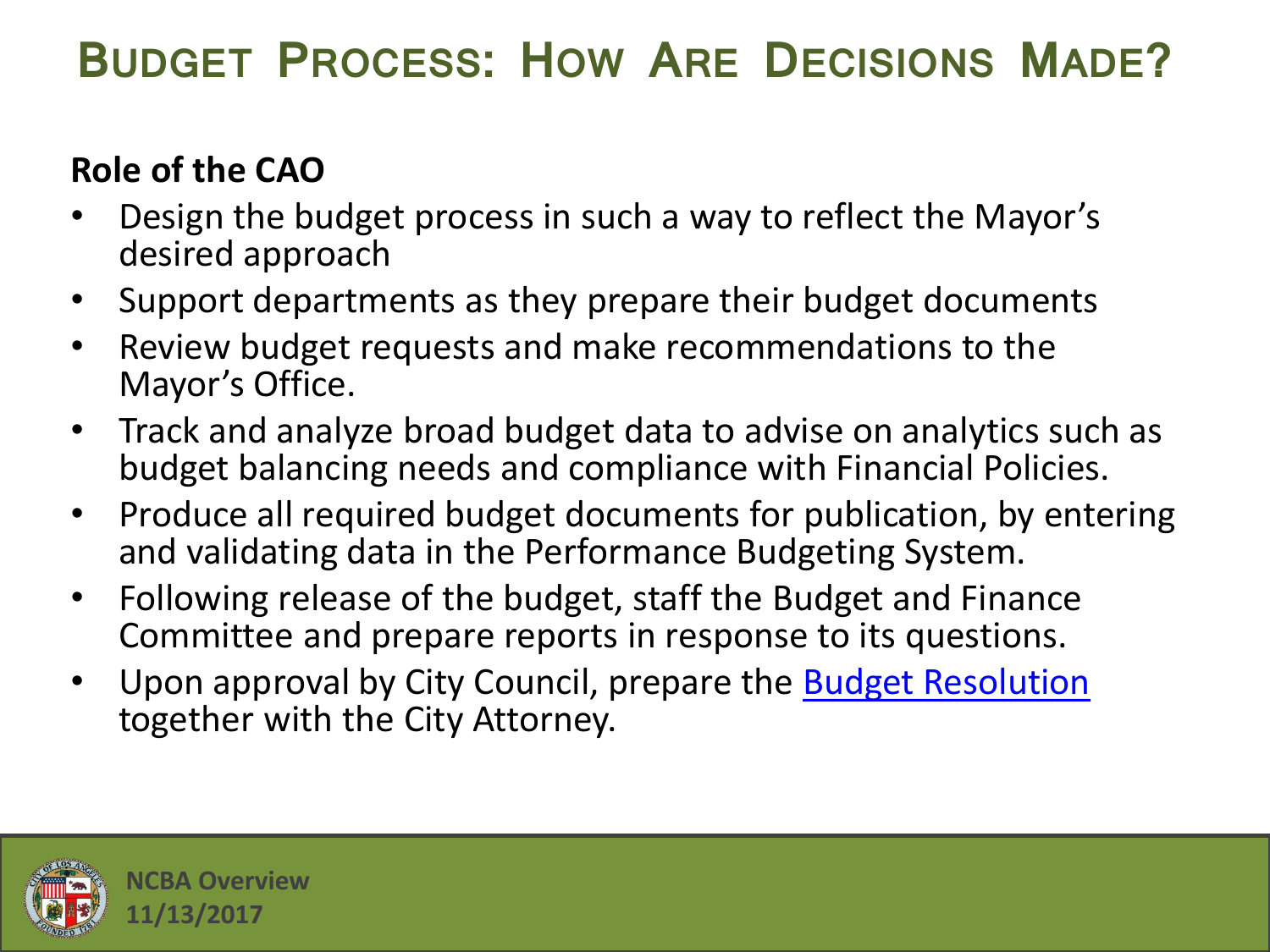# **BUDGET CONTROL**

#### **Huh? The budget's not perfect?**

- Budget must be continually reviewed and adjusted throughout the fiscal year to address:
	- Expenditure shortfalls
	- Revenue shortfalls
	- Need for interim funding
	- Appropriations of contingent funding
- City Charter Sections 342 and 343 limit budget adjustments that can be performed without approval of the Mayor and Council.
- Primary tool for making budget adjustments is the [Financial Status Report](https://cityclerk.lacity.org/lacityclerkconnect/index.cfm?fa=ccfi.viewrecord&cfnumber=17-0600-S113):
	- Requested as part of budget by City Council
	- Departments, through the CAO, report with expenditure and revenue projections
	- CAO analyzes departmental submissions and provides updates on City reserves and revenues and raises any issues of concern.